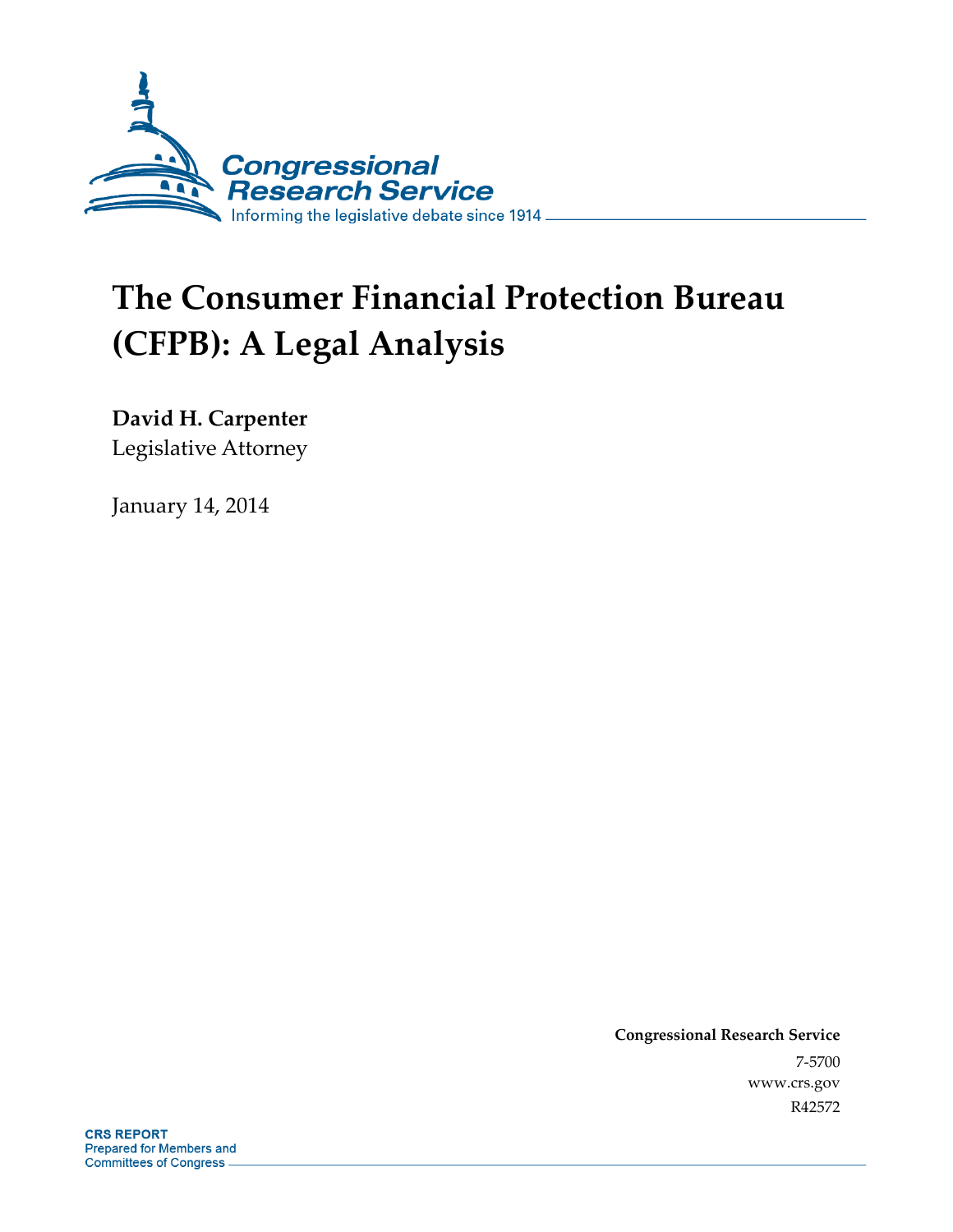## **Summary**

In the wake of the worst U.S. financial crisis since the Great Depression, Congress passed and the President signed into law sweeping reforms of the financial services regulatory system through the Dodd-Frank Wall Street Reform and Consumer Protection Act (Dodd-Frank Act), P.L. 111- 203. Title X of the Dodd-Frank Act is entitled the Consumer Financial Protection Act of 2010 (CFP Act). The CFP Act establishes the Bureau of Consumer Financial Protection (CFPB or Bureau) within the Federal Reserve System (FRS) with rulemaking, enforcement, and supervisory powers over many consumer financial products and services, as well as the entities that sell them.

The CFP Act substantially, though not completely, consolidates in the CFPB federal consumer protection powers that previously were held by seven other regulators. It has the authority to write rules to implement a broad array of federal consumer financial protection laws, as well as most consumer compliance supervisory and enforcement powers over larger depositories. However, the CFPB did not acquire from the banking regulators the primary supervisory and enforcement powers over smaller depositories. The Bureau also wields new federal consumer financial protection powers to regulate nondepository financial institutions, which previously were largely unregulated at the federal level. However, the CFP Act wholly exempts certain nondepository financial institutions from the Bureau's regulatory reach and curtails the CPFB's authority to regulate others.

Although the powers that the CFPB has at its disposal are largely the same or analogous to those that other federal regulators have held for decades, there is a great deal of uncertainty in how the new agency will exercise these broad and flexible authorities, especially in light of its almost exclusive focus on consumer protection and the novel expansion of federal oversight to nondepository financial institutions. This uncertainty has some anxious that the Bureau, in the name of protecting consumers, may excessively restrict consumer credit and unduly increase regulatory costs. As the Bureau continues to exercise its authorities, policy makers will have a performance record on which to evaluate how the CFP Act is working and whether amendments might improve consumer protections, increase access to credit markets, reduce the costs of consumer financial products and services, or reduce compliance costs.

The  $113<sup>th</sup>$  Congress has been actively involved in conducting oversight of the implementation of the CFP Act. The 113<sup>th</sup> Congress also has considered bills that would either eliminate the CFPB altogether or significantly alter the structure of the Bureau by, for example, making the CFPB's primary funding subject to the traditional appropriations process, converting the CFPB's leadership structure from a sole directorship to a commission, or allowing the Financial Stability Oversight Council (FSOC) to overturn CFPB-issued regulations with a simple majority vote, as opposed to the current supermajority vote.

This report provides an overview of the regulatory structure of consumer finance under existing federal law before the Dodd-Frank Act went into effect and examines arguments for modifying the regime in order to more effectively regulate consumer financial markets. It then analyzes how the CFP Act changes that legal structure, with a focus on the Bureau's organization; the entities and activities that fall (and do not fall) under the Bureau's supervisory, enforcement, and rulemaking authorities; the Bureau's general and specific rulemaking powers and procedures; and the Bureau's funding.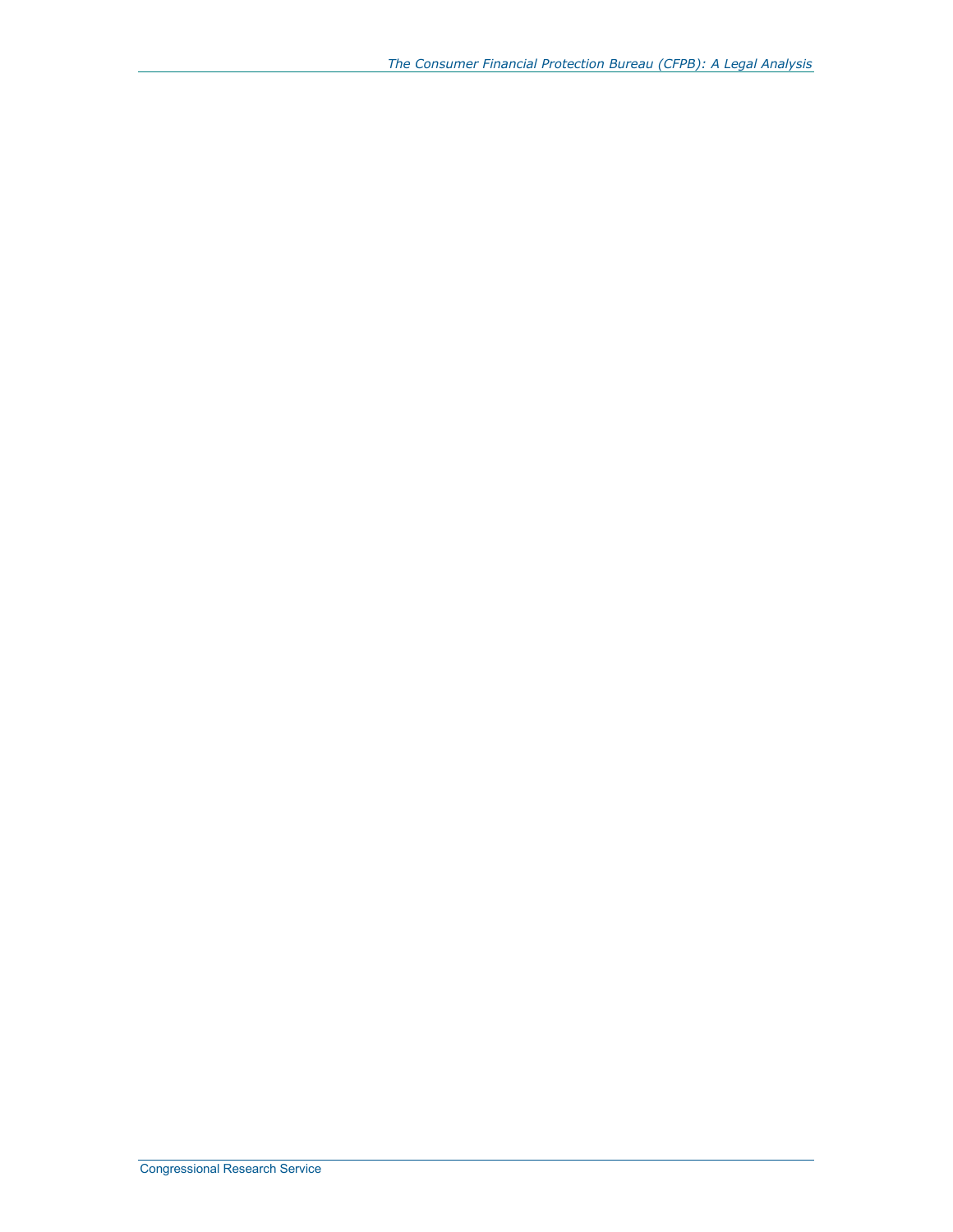## **Contents**

| 27 |
|----|

### **Contacts**

|--|--|--|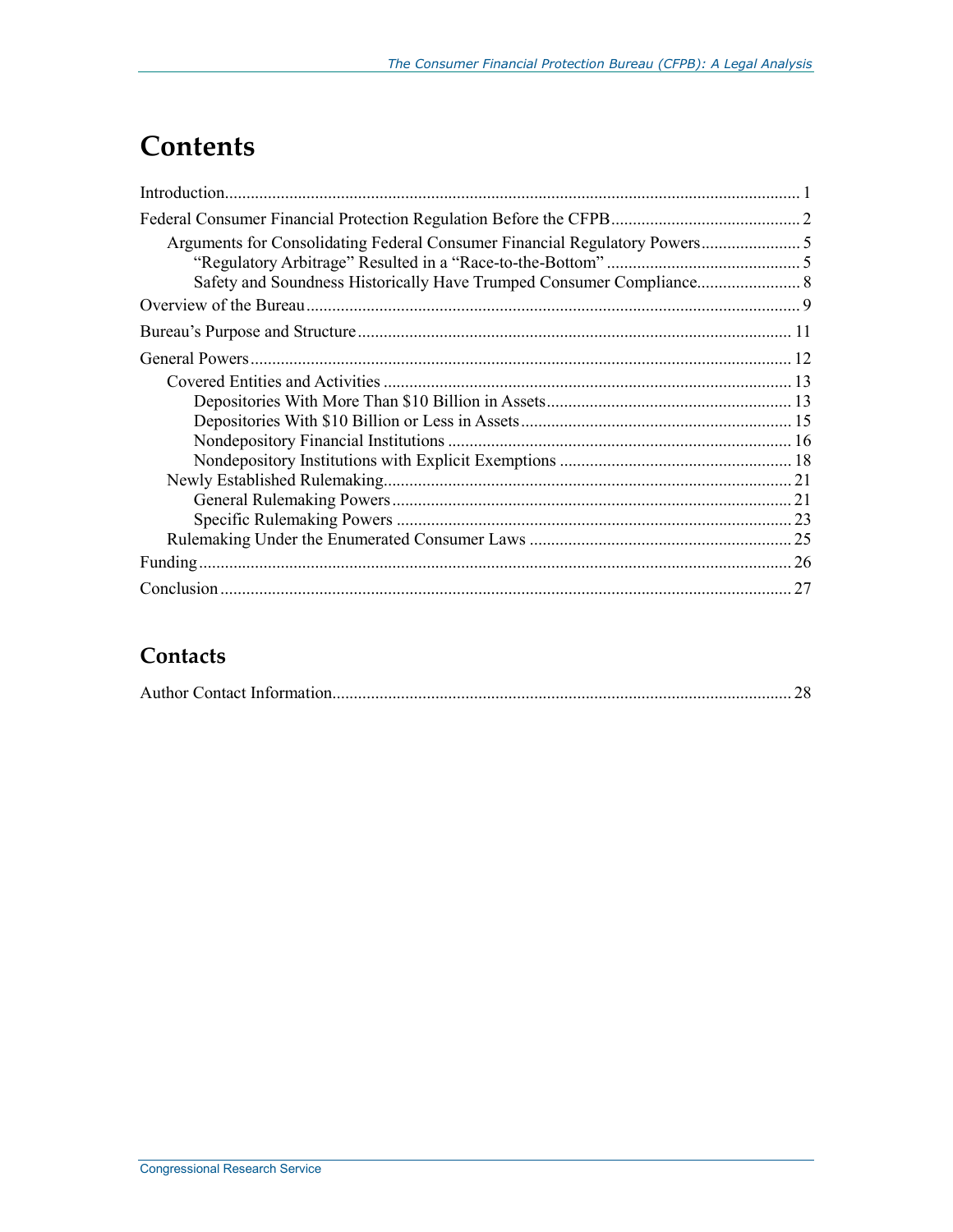## **Introduction**

In the wake of the worst U.S. financial crisis since the Great Depression, Congress passed and the President signed into law sweeping reforms of the financial services regulatory system through the Dodd-Frank Wall Street Reform and Consumer Protection Act (Dodd-Frank Act), P.L. 111- 203.

Title X of the Dodd-Frank Act is entitled the Consumer Financial Protection Act of 2010 (CFP Act). The CFP Act establishes the Bureau of Consumer Financial Protection (CFPB or Bureau) within the Federal Reserve System (FRS) with rulemaking, enforcement, and supervisory powers over many consumer financial products and services, as well as the entities that sell them. The CFP Act significantly enhances federal consumer protection regulatory authority over nondepository financial institutions, potentially subjecting them to comparable supervisory, examination, and enforcement standards that have been applicable to depository institutions in the past. The act transfers to the Bureau much of the consumer compliance authority over larger depositories that previously had been held by banking regulators.<sup>1</sup> The law also transfers to the Bureau the primary rulemaking authority over many federal consumer protection laws that, with one exception,<sup>2</sup> were enacted prior to the Dodd-Frank Act. These "enumerated consumer laws"<sup>3</sup> include the Truth in Lending Act<sup>4</sup> and the Real Estate Settlement Procedures Act of 1974.<sup>5</sup>

The CFP Act has proven to be one of the more controversial portions of the Dodd-Frank Act. The 113th Congress has been actively involved in conducting oversight of the implementation of the  $CFP$  Act.<sup>6</sup> The 113<sup>th</sup> Congress also has considered bills that would either eliminate the CFPB altogether<sup>7</sup> or significantly alter the structure of the Bureau by, for example, making the CFPB's primary funding subject to the traditional appropriations process,<sup>8</sup> converting the CFPB's leadership structure from a sole directorship to a commission, $\degree$  or allowing the Financial Stability Oversight Council (FSOC) to overturn CFPB-issued regulations with a simple majority vote, as opposed to the current supermajority vote.<sup>10</sup>

<u>.</u>

<sup>&</sup>lt;sup>1</sup> For a discussion of the Bureau's varying authorities over "larger" and "smaller" depository institutions, see the "Covered Entities and Activities" section of this report below.

 $2$  The Bureau acquired rulemaking authority pursuant to most provisions of the Mortgage Reform and Anti-Predatory Lending Act, which was enacted as Title XIV of the Dodd-Frank Act. Dodd-Frank Act §1400.

<sup>3</sup> Dodd-Frank Act §1002(12), 12 U.S.C. §5481(12).

<sup>4</sup> 15 U.S.C. §§1601, *et seq*.

<sup>5</sup> 12 U.S.C. §§2601, *et seq*.

<sup>&</sup>lt;sup>6</sup> The 113<sup>th</sup> Congress has conducted regular oversight of the CFPB. See, e.g., *How Prospective and Current Homeowners will be Harmed by the CFPB's Qualified Mortgage Rule, Hearing Before the House Committee on Financial Services*, 113th Cong. (2014); *The Consumer Financial Protection Bureau's Semi-Annual Report to*  Congress, Hearing Before the Senate Committee on Banking, Housing, and Urban Affairs, 113<sup>th</sup> Cong. (2013); *Examining Legislative Proposals to Reform the Consumer Financial Protection Bureau, Hearing Before the House Committee on Financial Services*, 113<sup>th</sup> Cong. (2013); *The Semi-Annual Report of the Consumer Financial Protection Bureau, Hearing Before the House Committee on Financial Services, 113<sup>th</sup> Cong. (2013).* 

<sup>&</sup>lt;sup>7</sup> See, e.g., S. 20, the Financial Takeover Repeal Act of 2013; H.R. 46, a bill to repeal the Dodd-Frank Wall Street Reform and Consumer Protection Act.

<sup>&</sup>lt;sup>8</sup> See, e.g., H.R. 3519, the Bureau of Consumer Financial Protection Accountability and Transparency Act of 2013.

 $9^9$  See, e.g., H.R. 2446, the Responsible Consumer Financial Protection Regulations Act of 2013.

 $^{10}$  See, e.g., H.R. 3193, the Consumer Financial Protection Safety and Soundness Improvement Act of 2013.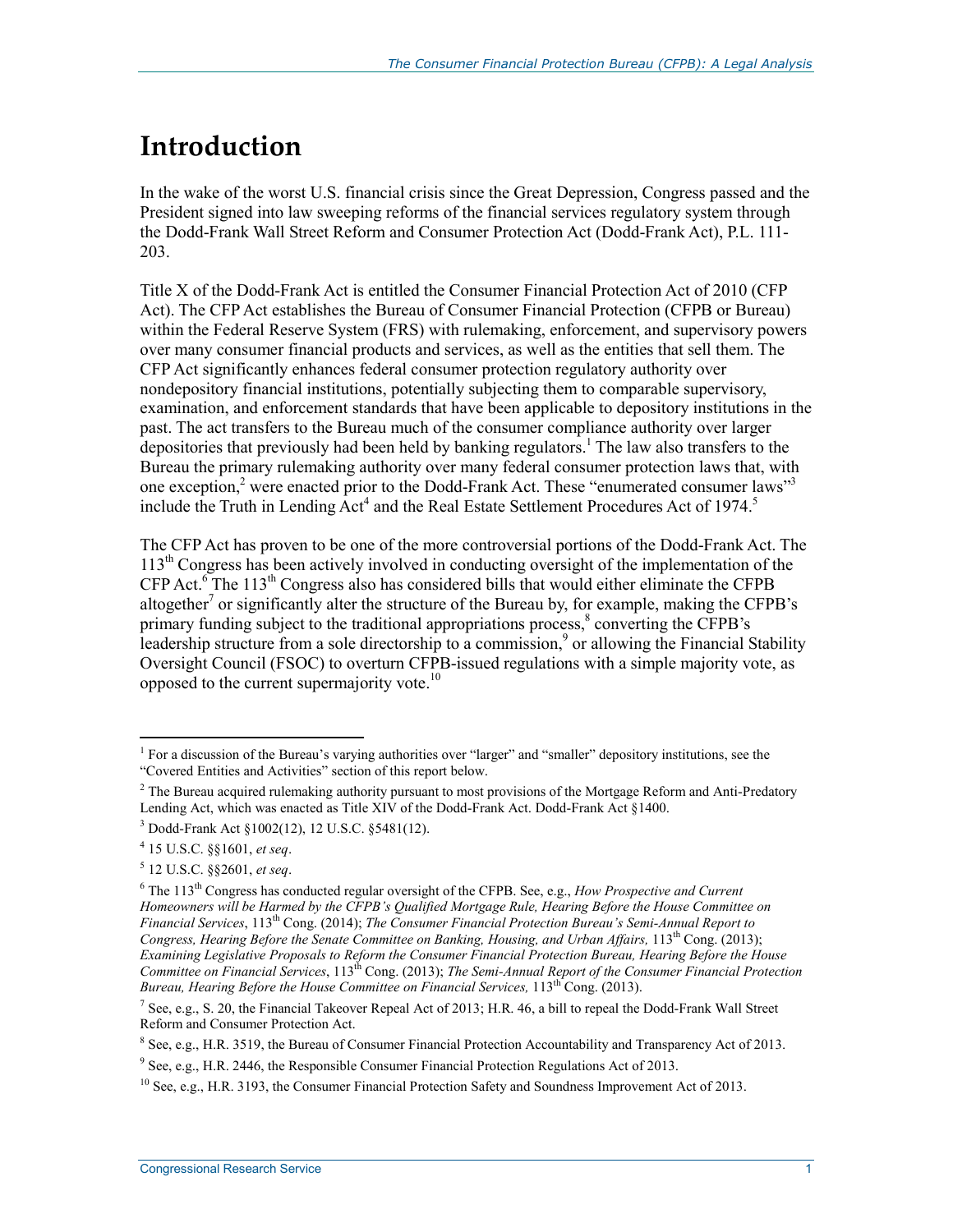This report provides an overview of the regulatory structure of consumer finance under existing federal law before the Dodd-Frank Act went into effect and examines arguments for modifying the regime in order to more effectively regulate consumer financial markets. It then analyzes how the CFP Act changes that legal structure, with a focus on the Bureau's organization; the entities and activities that fall (and do not fall) under the Bureau's supervisory, enforcement, and rulemaking authorities; the Bureau's general and specific rulemaking powers and procedures; and the Bureau's funding.

## **Federal Consumer Financial Protection Regulation Before the CFPB**

Before the CFP Act went into effect, which largely occurred on July 21, 2011 (called the "designated transfer date"), $^{11}$  the authority to write rules to implement the majority of the federal consumer financial protection laws, the power to enforce these laws, and the supervisory authority over the individuals and companies offering and selling consumer financial products and services were predominately shared by five different banking regulators, as well as the Federal Trade Commission (FTC) and the Department of Housing and Urban Development (HUD). The jurisdiction of these regulators varied based on the type of institution involved and, in some cases, based on the type of financial activities in which institutions engaged.

The authority of the five banking regulators varied based on depository charters. The Office of the Comptroller of the Currency (OCC) supervised national banks; the Board of Governors of the Federal Reserve System (FRB) supervised domestic operations of foreign banks and statechartered banks that were members of the  $FRS$ ;<sup>12</sup> the Federal Deposit Insurance Corporation (FDIC) supervised state-chartered banks and other state-chartered banking institutions that were not members of the FRS;<sup>13</sup> the National Credit Union Administration (NCUA) supervised federally insured credit unions; and the Office of Thrift Supervision  $\left( \overline{OTS} \right)^{14}$  supervised federal savings and loan associations and thrifts.<sup>15</sup> The five banking regulators were charged with the two-pronged mandate of regulating for both safety and soundness, as well as consumer compliance. Safety and soundness regulation, also referred to as prudential regulation, consists of ensuring that institutions are managed in a safe and sound manner so as to maintain profitability and avoid failure.<sup>16</sup> The focus of consumer compliance regulation, on the other hand, is ensuring that institutions are in compliance with applicable consumer protection and fair lending laws.<sup>17</sup>

<u>.</u>

 $11$  Designated Transfer Date, 75 Fed. Reg. 57,252 (Sept. 20, 2010).

<sup>&</sup>lt;sup>12</sup> The FRB also supervised bank holding companies.

<sup>&</sup>lt;sup>13</sup> The FDIC, which administers the Deposit Insurance Fund, also has certain regulatory powers over state and federal depositories holding FDIC-insured deposits; however, these authorities generally are secondary to the institution's primary federal regulator. See, e.g., 12 U.S.C. §1820.

<sup>&</sup>lt;sup>14</sup> The Dodd-Frank Act eliminated the OTS and transferred its powers to the OCC, FDIC, FRB, and CFPB. Dodd-Frank Act, Title III.

<sup>&</sup>lt;sup>15</sup> OTS also supervised thrift holding companies.

<sup>&</sup>lt;sup>16</sup> Heidi Mandanis Schooner, *Consuming Debt: Structuring the Federal Response to Abuses in Consumer Credit*, 18 Loy. Consumer L. Rev. 43, 52-53 (2005).

<sup>17</sup> *Id*. at 50, 54-55.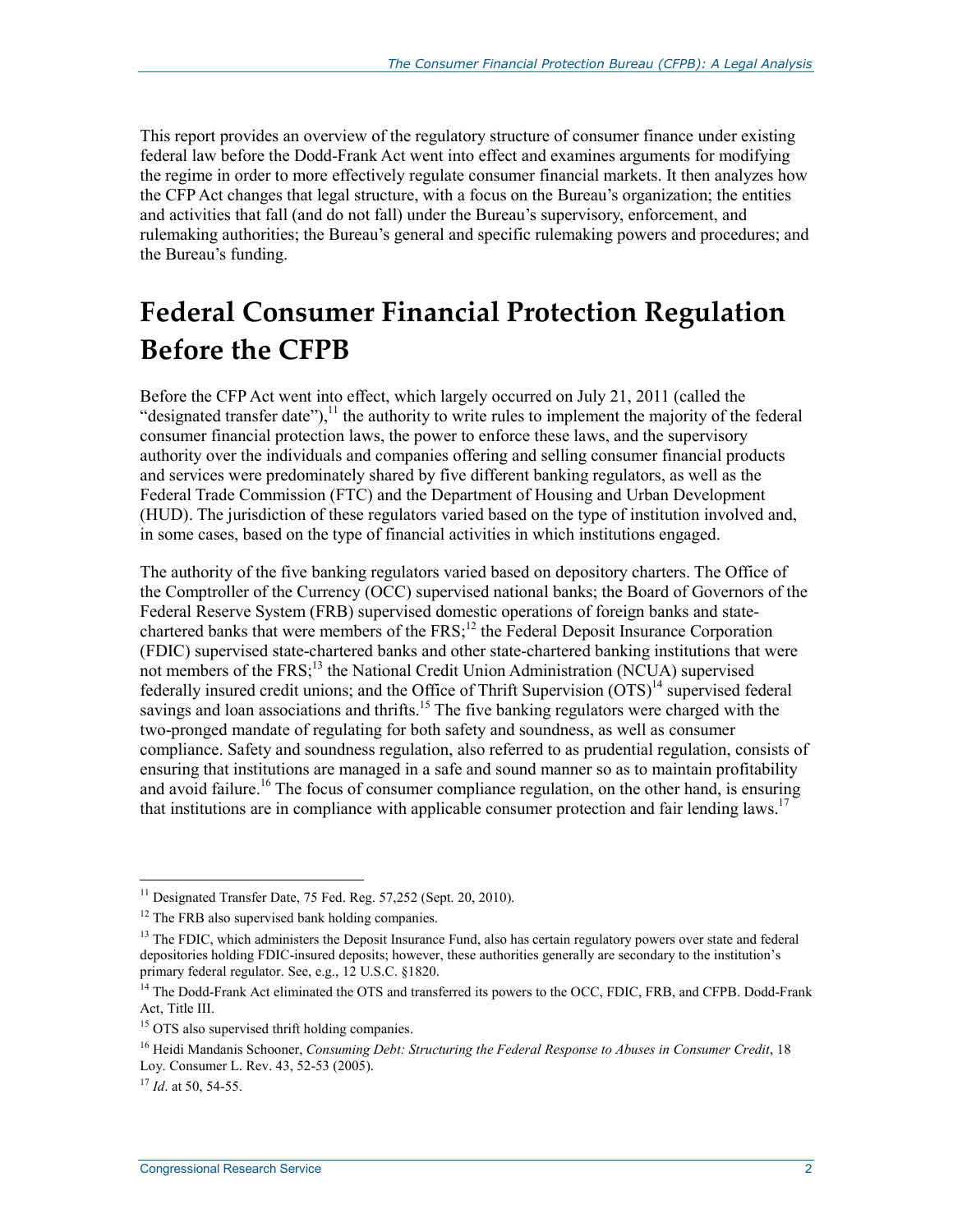To reach these ends, the banking regulators were provided with broad authority to subject banks, credit unions, and thrifts (which this report will collectively refer to as "depository institutions" or "depositories") to up-front regulatory standards, such as maintaining minimum capital levels, through regulations, orders, and guidelines. These regulators also were given strong supervisory powers, including the authority to perform on-site examinations of depositories,<sup>18</sup> and flexible enforcement powers to rectify problems found during the course of their supervision.<sup>19</sup> These supervisory powers gave banking regulators at least the potential to catch problems before they caused significant harm to consumers, counterparties, and the depositories themselves. Additionally, consumer compliance issues often were dealt with informally and confidentially as part of the examination process, rather than through public,  $ex$  *post* formal enforcement orders.<sup>20</sup>

The Federal Trade Commission (FTC) was the primary federal regulator for nondepository financial institutions, such as payday lenders and mortgage brokers.<sup>21</sup> Unlike the federal banking regulators, the FTC had little up-front supervisory or enforcement authority. The FTC's powers generally were limited to *ex post* enforcement. Thus, the FTC did not have the statutory authority to regularly examine nondepository financial institutions or impose reporting requirements on them as a way to proactively ensure they were complying with consumer protection laws. The FTC also did not have any direct safety and soundness authority over institutions.<sup>22</sup> Instead, nondepository financial institutions were primarily supervised by state regulators. The powers granted to state regulators and the level of supervision these regulators provided varied considerably from state to state.

In addition to institution-based distinctions, both depository and nondepository financial institutions also were subject to the restrictions of federal consumer financial protection laws. These federal laws each regulate specific types of consumer products and activities. For example, the Truth in Lending Act  $(TILA)^{23}$  requires disclosures regarding the terms and conditions

1

23 15 U.S.C. §§1601, *et seq*.

<sup>&</sup>lt;sup>18</sup> All depositories generally must be examined at least once every 18 months, but the largest depositories have examiners on-site on a continuous basis. See, e.g., 12 U.S.C. §1820(d).

<sup>19 12</sup> U.S.C. §§1818 and 1831o.

<sup>&</sup>lt;sup>20</sup> See, e.g., Office of the Comptroller of the Currency, Comptroller's Handbook for Bank Supervision Process, pp. 46-47 (2007), available at http://www.occ.gov/publications/publications-by-type/comptrollers-handbook/\_pdf/ banksupervisionprocess.pdf; Bd. of Governors of the Fed. Reserve Sys., Commercial Bank Examination Manual §5040.1 (2011), available at http://federalreserve.gov/boarddocs/supmanual/supervision cbem.htm. See, also, In re Subpoena Served upon Comptroller of Currency, 967 F.2d 630, 633-634 (D.C. Cir. 1992) (discussing the bank examination privilege: "Bank safety and soundness supervision is an iterative process of comment by the regulators and response by the bank. The success of the supervision therefore depends vitally upon the quality of communication between the regulated banking firm and the bank regulatory agency. This relationship is both extensive and informal. It is extensive in that bank examiners concern themselves with all manner of a bank's affairs: Not only the classification of assets and the review of financial transactions, but also the adequacy of security systems and of internal reporting requirements, and even the quality of managerial personnel are of concern to the examiners. The supervisory relationship is informal in the sense that it calls for adjustment, not adjudication. In the process of comment and response, the bank may agree to change some aspect of its operation or accounting; alternatively, if the bank and the examiners reach impasse, then their dispute may be elevated for resolution at higher levels within the bank regulatory agency. It is the very rare dispute, however, that culminates in any formal action, such as a cease and desist order." (internal citations omitted)).

<sup>&</sup>lt;sup>21</sup> The FTC also serves as the primary federal regulator for many non-financial commercial enterprises.

<sup>&</sup>lt;sup>22</sup> Heidi Mandanis Schooner, *Consuming Debt: Structuring the Federal Response to Abuses in Consumer Credit*, 18 Loy. Consumer L. Rev. 43, 56-58 (2005). See also Fed. Trade Comm'n Operating Manual, Ch. 1, available at http://www.ftc.gov/about-ftc/foia/foia-resources/ftc-administrative-staff-manuals.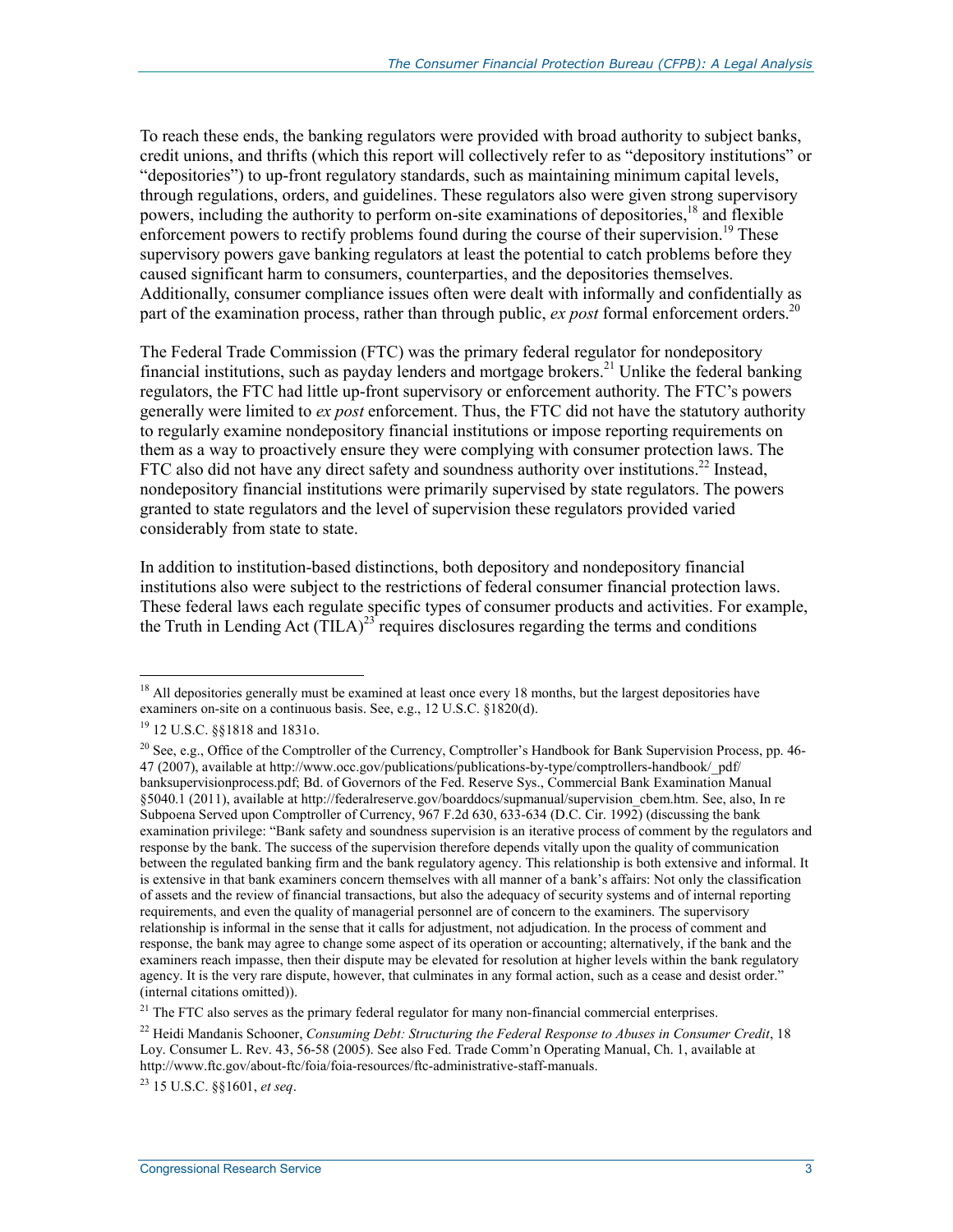associated with extensions of consumer credit; the Equal Credit Opportunity Act  $(ECOA)^{24}$  bans certain kinds of discrimination in consumer lending; the Real Estate Settlement Procedures Act of 1974 (RESPA)<sup>25</sup> imposes disclosure requirements and fee restrictions associated with home loan settlements; the Truth in Savings Act  $(TISA)^{26}$  requires disclosures regarding the terms and conditions of consumer deposit accounts; and the Fair Debt Collection Practices Act (FDCPA) $^{27}$ restricts third-party debt collection activities. $^{28}$ 

Individually, these enumerated consumer laws target discrete activities. Taken as a whole, they govern a broad and diverse set of consumer activities and services.<sup>29</sup> Before the Dodd-Frank Act went into effect, the rulemaking authority to implement federal consumer financial protection laws was largely held by the FRB.<sup>30</sup> The authority to enforce the federal consumer financial protection laws and regulations, however, was spread among all of the banking regulators, the  $FTC$ , and  $HUD$ .<sup>31</sup>

In short, the banking regulators held both prudential and consumer compliance supervisory and enforcement powers over depository institutions. Although they had the authority to take *ex post*  enforcement actions, the banking regulators placed a great deal of emphasis on *ex ante* regulation and supervision. The FTC was the primary regulator of nondepository financial institutions. The FTC's authority was much more limited than that of the banking regulators. Its authority was almost exclusively limited to *ex post* enforcement.32 Additionally, both depositories and nondepository financial institutions were required to comply with the various federal consumer financial laws and the regulations issued under those laws. The rulemaking authority under the federal consumer financial laws was predominately held by the FRB, but the authority to enforce those laws and regulations was spread among all the banking regulators, as well as the FTC and  $HUD.<sup>33</sup>$ 

1

29 Oren Bar-Gill and Elizabeth Warren, *Making Credit Safer*, 157 U. of Penn. L. Rev. 1, 83-85 (Nov. 2008). The activities and services that are covered by the enumerated consumer laws include debt collection practices; debit card transfers; overdraft services; consumer leases; mortgage lending; credit card lending; mortgage appraisals; real estate settlement practices; and credit reporting.

<sup>30</sup> To a lesser extent, other agencies held rulemaking authority under federal consumer laws. For example, rulemaking authority under RESPA was held by HUD.

<sup>31</sup> Heidi Mandanis Schooner, *Consuming Debt: Structuring the Federal Response to Abuses in Consumer Credit*, 18 Loy. Consumer L. Rev. 43, 56-58 (2005); Oren Bar-Gill and Elizabeth Warren, *Making Credit Safer*, 157 U. of Penn. L. Rev. 1, 86-97 (Nov. 2008).

<sup>32</sup> *Id.* See also Fed. Trade Comm'n Operating Manual, Ch. 1, available at http://www.ftc.gov/about-ftc/foia/foiaresources/ftc-administrative-staff-manuals.

33 Oren Bar-Gill and Elizabeth Warren, *Making Credit Safer*, 157 U. of Penn. L. Rev. 1, 94-97 (Nov. 2008).

<sup>24 15</sup> U.S.C. §§1691, *et seq*.

<sup>25 12</sup> U.S.C. §§2601, *et seq*.

<sup>26 12</sup> U.S.C. §§4301, *et seq.*

<sup>27 15</sup> U.S.C. §§1692, *et seq.*

<sup>28</sup> Other federal consumer protection laws include the Consumer Leasing Act of 1976 (15 U.S.C. §§1667 *et seq.*), which requires certain disclosures for consumer leases; the Electronic Funds Transfer Act (15 U.S.C. §§1693 *et seq*.), which establishes consumer protections regarding electronic fund transfers; the Fair Credit Billing Act (15 U.S.C. §§1666, *et seq*.), which establishes consumer protections regarding billing errors associated with extensions of credit; and the Fair Credit Reporting Act (15 U.S.C. §§1681, *et seq*.), which governs consumer credit histories and data collection.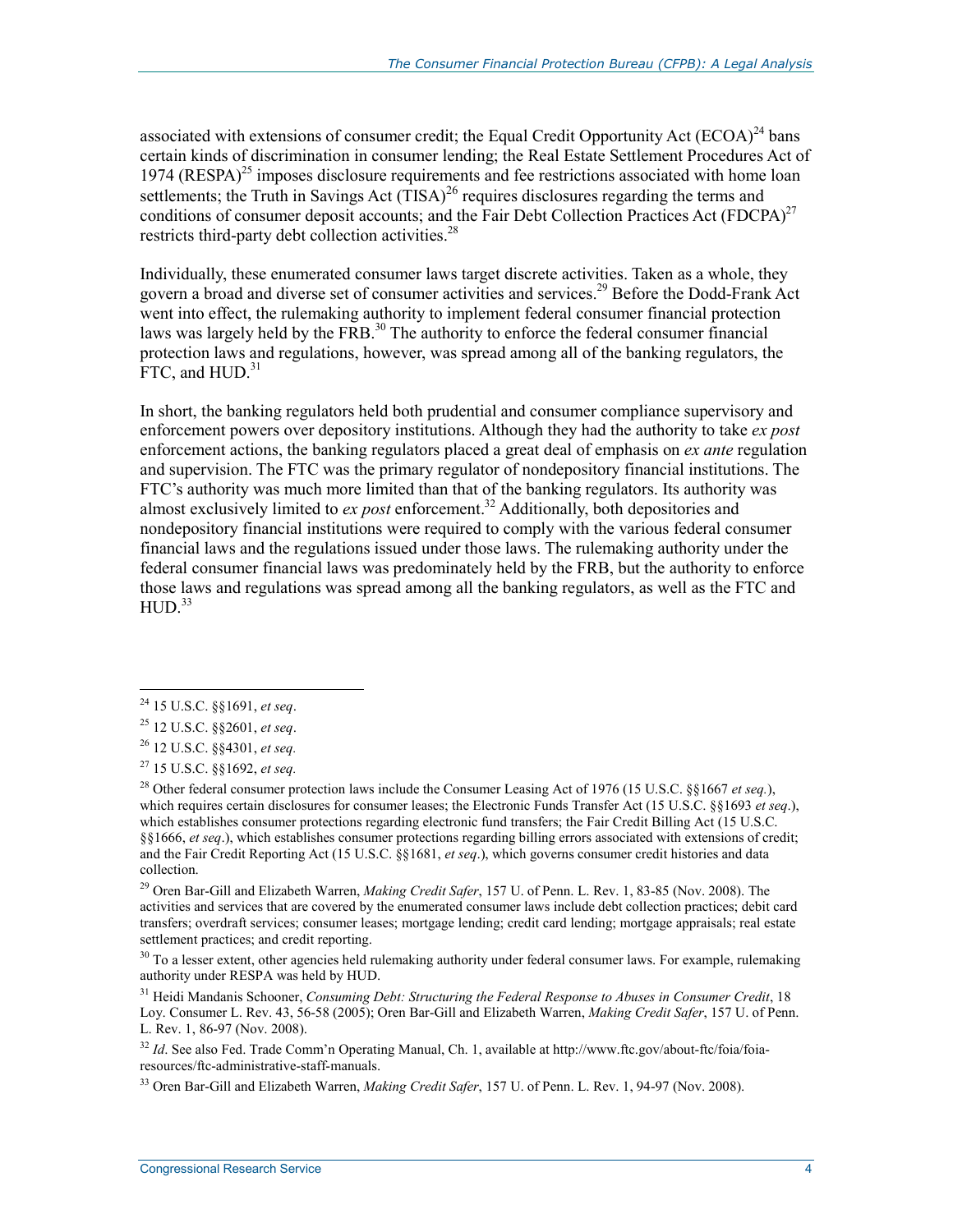### **Arguments for Consolidating Federal Consumer Financial Regulatory Powers**

Scholars and consumer advocates argued that the complex, fragmented federal consumer financial protection regulatory system in place before the Dodd-Frank Act failed to adequately protect consumers and created market inefficiencies to the detriment of both financial institutions and consumers. Some argued that these problems could be corrected if all federal consumer financial regulatory powers were consolidated in a single regulator with a consumer focus.<sup>34</sup> As discussed below, proponents of change generally raised two primary criticisms of the pre-Dodd-Frank Act regulatory system. One was that it allowed financial institutions to engage in "regulatory arbitrage," which pressured regulators to lower supervisory standards in a so-called "race-to-the-bottom."35 The other was that banking regulators tended to place greater emphasis on their safety and soundness duties, at the expense of their consumer compliance responsibilities.<sup>36</sup>

#### **"Regulatory Arbitrage" Resulted in a "Race-to-the-Bottom"**

"Regulatory arbitrage," that is, a financial institution's ability to take advantage of regulatory loopholes or permissive supervisory oversight, arguably resulted from three forms of competition—competition between depositories and nondepositories; competition among the various types of depository charters (e.g., state charter versus federal charter; bank charter versus thrift charter); and competition among the financial regulators.<sup>37</sup> These competitive pressures

<sup>34</sup> See, e.g., Heidi Mandanis Schooner, *Consuming Debt: Structuring the Federal Response to Abuses in Consumer Credit*, 18 Loy. Consumer L. Rev. 43, 82 (2005) ("The most sensible approach to correcting the structural defect in the current regime would be to eliminate entirely the federal banking regulators' role in consumer protection. This approach has the potential to enhance both the fairness and the efficiency of the current system. This proposal would create a more fair system because banks and non-banks would be treated alike. This would level the playing field among providers of similar financial services. In addition, this proposal provides many potential efficiencies that derive from the recognition of consumer protection as a distinct regulatory goal from prudential regulation."); Oren Bar-Gill and Elizabeth Warren, *Making Credit Safer*, 157 U. of Penn. L. Rev. 1, 98-100 (Nov. 2008).

<sup>35</sup> *Regulatory Restructuring- Safeguarding Consumer Protection and the Role of the Federal Reserve: Hearing Before the Subcomm. on Domestic Monetary Policy & Tech. of the H. Comm. on Fin. Servs.*, 111<sup>th</sup> Cong. (2009) (written testimony of Patricia A. McCoy, Director of the Insurance Law Center and George J. and Helen M. England Professor of Law at the University of Connecticut School of Law), available at http://archives.financialservices.house.gov/media/ file/hearings/111/mccoy\_house\_testimony—hearing—july\_16\_2009.pdf; Adam J. Levitan, *The Consumer Financial Protection Agency*, The PEW Financial Reform Project Briefing Paper # 3, pp. 6-7 (2009), available at http://www.pewtrusts.org/uploadedFiles/wwwpewtrustsorg/Reports/Financial\_Reform/Pew-Levitan-CFPA.pdf; Oren Bar-Gill and Elizabeth Warren, *Making Credit Safer*, 157 U. of Penn. L. Rev. 1, 82-84 (Nov. 2008).

<sup>36</sup> Adam J. Levitan, *The Consumer Financial Protection Agency*, The PEW Financial Reform Project Briefing Paper # 3, p. 4 (2009), available at http://www.pewtrusts.org/uploadedFiles/wwwpewtrustsorg/Reports/Financial\_Reform/Pew-Levitan-CFPA.pdf; Oren Bar-Gill and Elizabeth Warren, *Making Credit Safer*, 157 U. of Penn. L. Rev. 1, 90 (Nov. 2008); Heidi Mandanis Schooner, *The Role of Central Banks in Bank Supervision in the United States and the United Kingdom*, 28 Brook. J. of Int'l L 411, 427 (2003) ("the Federal Reserve's ... regulatory role remains focused on safety and soundness and not on other goals of financial regulation, such as consumer protection.").

<sup>37</sup>*Regulatory Restructuring- Safeguarding Consumer Protection and the Role of the Federal Reserve: Hearing Before the Subcomm. on Domestic Monetary Policy & Tech. of the H. Comm. on Fin. Servs.*, 111<sup>th</sup> Cong. (2009) (written testimony of Patricia A. McCoy, Director of the Insurance Law Center and George J. and Helen M. England Professor of Law at the University of Connecticut School of Law), available at http://financialservices.house.gov/media/file/ hearings/111/mccoy\_house\_testimony—hearing—july\_16\_2009.pdf; Adam J. Levitan, *The Consumer Financial Protection Agency*, The PEW Financial Reform Project Briefing Paper # 3, pp. 6-7 (2009), available at http://www.pewtrusts.org/uploadedFiles/wwwpewtrustsorg/Reports/Financial\_Reform/Pew-Levitan-CFPA.pdf; Oren Bar-Gill and Elizabeth Warren, *Making Credit Safer*, 157 U. of Penn. L. Rev. 1, 82-84 (Nov. 2008).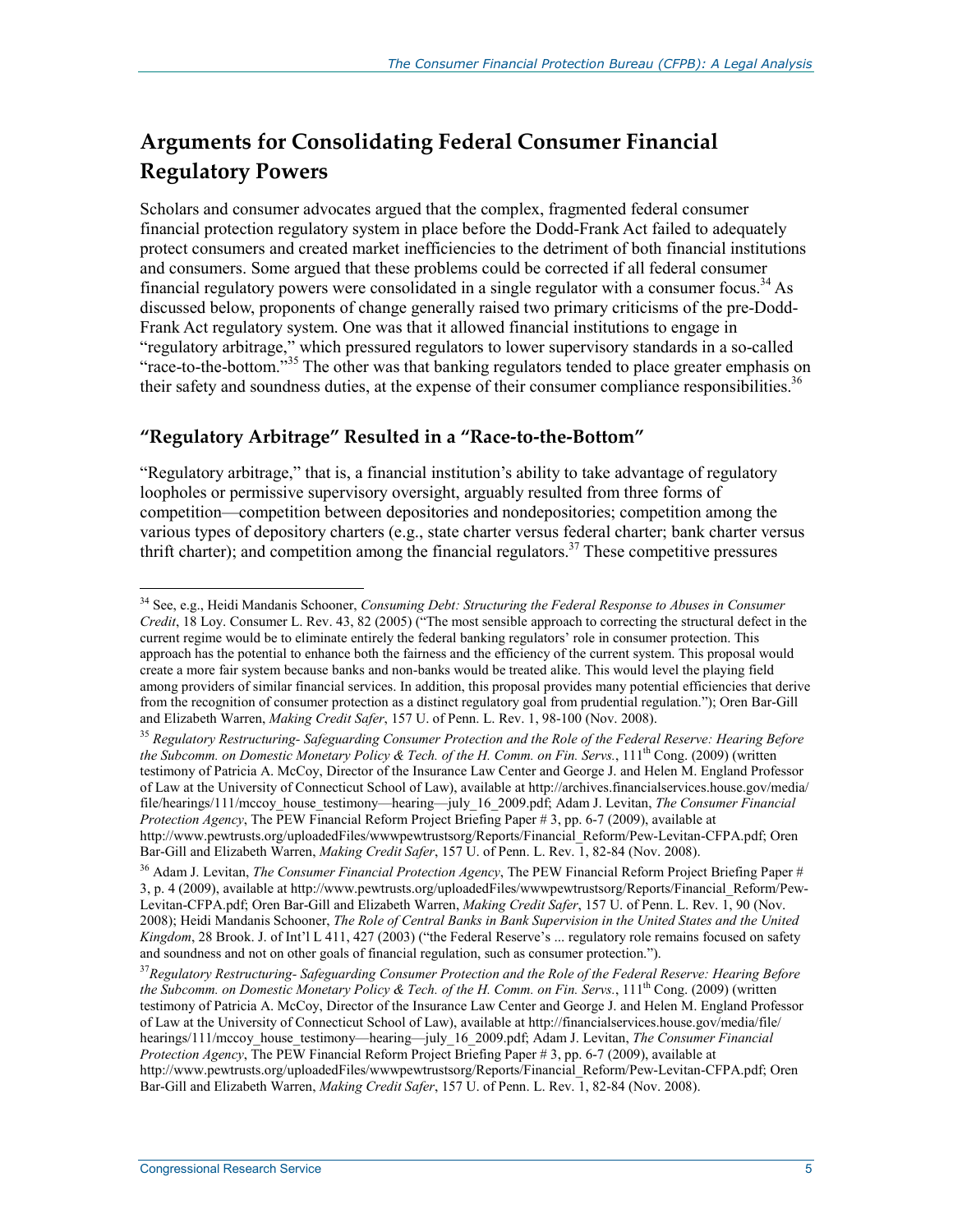were fueled by the fact that there is considerable overlap in the types of consumer products and services that are offered by state and federal depositories, as well as by nondepository institutions. However, since these institutions had different federal regulators, they could be subject to very different regulatory regimes. $38$ 

Some believed that the more costly supervisory burdens of depositories gave nondepositories a competitive advantage over depository institutions in certain consumer markets.<sup>39</sup> The general discrepancy may have encouraged banking regulators to lower their supervisory standards as a way to help depositories under their jurisdictions more effectively compete with nondepositories.40

Banking regulators may have been further pressured to relax regulatory scrutiny because of the threat that depositories would change their charters. Although there were significant distinctions between the various depository charters historically, statutory changes over the years have eliminated many of those differences.<sup>41</sup> As a result, many depositories could change their charters without having to significantly alter their business practices.<sup> $42$ </sup> One of the few remaining differences was that the depository charters determined an institution's primary regulator. Thus, an influencing factor in an institution's chartering decision could be the characteristics of the regulator associated with a particular charter. Financial institutions may be incentivized to switch their charters in order to be supervised by the agency with the lightest, least costly regulatory touch  $43$ 

<sup>&</sup>lt;u>.</u> <sup>38</sup> *Id*.

<sup>39</sup> *Regulatory Restructuring- Safeguarding Consumer Protection and the Role of the Federal Reserve: Hearing Before the Subcomm. on Domestic Monetary Policy & Tech. of the H. Comm. on Fin. Servs.*, 111<sup>th</sup> Cong. (2009) (written testimony of Patricia A. McCoy, Director of the Insurance Law Center and George J. and Helen M. England Professor of Law at the University of Connecticut School of Law), available at http://financialservices.house.gov/media/file/ hearings/111/mccoy\_house\_testimony--hearing--july\_16\_2009.pdf; Heidi Mandanis Schooner, *Consuming Debt: Structuring the Federal Response to Abuses in Consumer Credit*, 18 Loy. Consumer L. Rev. 43, 82 (2005).

<sup>40</sup> See, e.g., *Regulatory Restructuring- Safeguarding Consumer Protection and the Role of the Federal Reserve: Hearing Before the Subcomm. on Domestic Monetary Policy & Tech. of the H. Comm. on Fin. Servs.*, 111th Cong. (2009) (written testimony of Patricia A. McCoy, Director of the Insurance Law Center and George J. and Helen M. England Professor of Law at the University of Connecticut School of Law), available at

http://financialservices.house.gov/media/file/hearings/111/mccoy\_house\_testimony--hearing--july\_16\_2009.pdf ("This dual regulatory system allowed mortgage lender to play regulators off one another by threatening to change charters. Mortgage lenders are free to operate with or without depository institution charters. Similarly, depository institutions can choose between a state and federal charter and between a thrift charter and a commercial bank charter. Each of these choices allows a lender to change regulators. A lender could escape a strict state law by switching to a federal bank or thrift charter or by shifting its operations to a less regulated state. Similarly, a lender could escape a strict regulator by converting its charter to one with a more accommodating regulator."). See, also, Heidi Mandanis Schooner, *Consuming Debt: Structuring the Federal Response to Abuses in Consumer Credit*, 18 Loy. Consumer L. Rev. 43, 82 (2005). It should be noted, however, that depositories receive benefits that generally are not available to nondepositories, and these benefits may offset the distinctions in regulatory burdens, to some degree. These benefits include federal deposit insurance and access to the Federal Reserve's discount window lending facility. 12 U.S.C. §§1815 (deposit insurance), 343 (discount window).

<sup>41</sup> Dain C. Donelson and David Zaring, *Charter Switching and the Financial Crisis: Evidence from the Office of Thrift Supervision*, pp. 11-18 (Oct. 13, 2009) (unpublished paper for the Illinois Corporate Law Symposium), available at http://www.law.illinois.edu/\_shared/pdfs/thrift%20chartering%20draft%2010%20dz.docx.

<sup>&</sup>lt;sup>42</sup> *Id.* at 8 ("From 1998-2008, OTS lost a net 45 institutions as more thrifts converted to banks than did banks to thrifts. Moreover, some financial institutions have left the federal system altogether. Between 2000 and 2008, at least 30 financial institutions gave up their federal charters and obtained state charters." (internal citations omitted)). See, also, Oren Bar-Gill and Elizabeth Warren, *Making Credit Safer*, 157 U. of Penn. L. Rev. 1, 82-84 (Nov. 2008).

<sup>43</sup> *The Financial Crisis Inquiry Report*, Fin. Crisis Inquiry Comm'n, p. *xviii*, Jan. 2011, available at (continued...)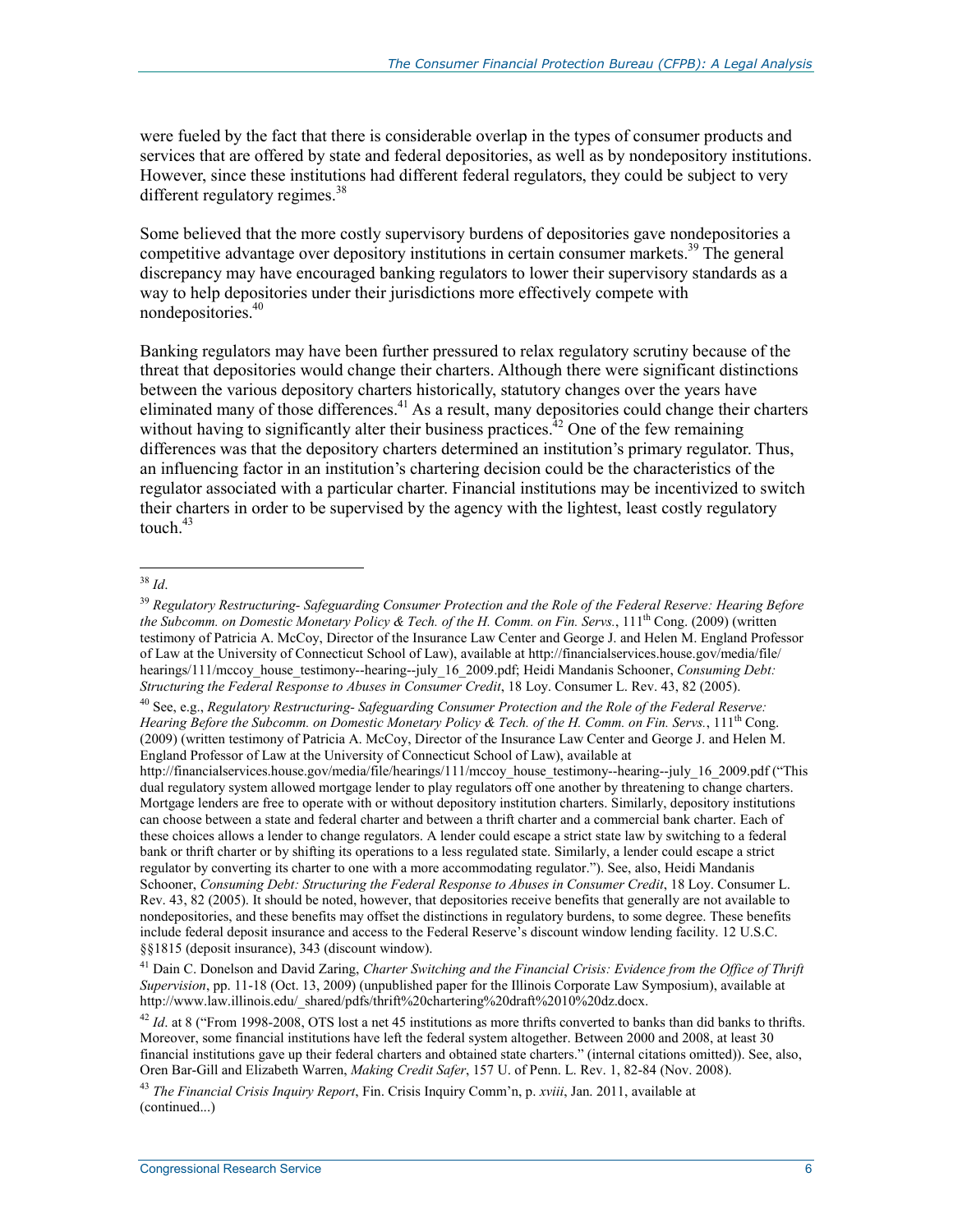Banking regulators also had a financial incentive to attract institutions to their charters and to ensure the happiness of institutions already within their supervisory jurisdictions because a significant portion of their budgets derive from assessments against the institutions under their supervision.<sup>44</sup> As a result, if one banking regulator lowered its regulatory standards as a way to encourage financial institutions to change their charters, the others may have been pressured to respond in kind. $45$ 

Some argued that these competitive forces placed downward pressure on regulators, which led to a "race-to-the-bottom."<sup>46</sup> Therefore, some proposed consolidating consumer compliance regulatory authority in a single agency as a means to level the regulatory playing field for depositories and nondepository financial institutions, thus stifling the competitive pressures that

1

thrift%20chartering%20draft%2010%20dz.docx ("We also observe that those institutions that switched their charter to OTS during the period of our study had, because of the way the differences between the bank charter and the thrift charter dissipated over time, probably only did so because they preferred being regulated by OTS, rather than because they preferred the business model legislatively required of thrifts (non-thrifts could pursue that model without any legal deficiency or cost)."); *Regulatory Restructuring- Safeguarding Consumer Protection and the Role of the Federal Reserve: Hearing Before the Subcomm. on Domestic Monetary Policy & Tech. of the H. Comm. on Fin. Servs.*, 111th Cong. (2009) (written testimony of Patricia A. McCoy, Director of the Insurance Law Center and George J. and Helen M. England Professor of Law at the University of Connecticut School of Law), available at

http://financialservices.house.gov/media/file/hearings/111/mccoy\_house\_testimony--hearing--july\_16\_2009.pdf; Adam J. Levitan, *The Consumer Financial Protection Agency*, The PEW Financial Reform Project Briefing Paper # 3, pp. 6-7 (2009), available at http://www.pewtrusts.org/uploadedFiles/wwwpewtrustsorg/Reports/Financial\_Reform/Pew-Levitan-CFPA.pdf; Oren Bar-Gill and Elizabeth Warren, *Making Credit Safer*, 157 U. of Penn. L. Rev. 1, 93-94 (Nov. 2008).

44 See, e.g., Oren Bar-Gill and Elizabeth Warren, *Making Credit Safer*, 157 U. of Penn. L. Rev. 1, 93-94 (Nov. 2008) ("The OCC's inaction may also be attributable, at least in part, to its direct financial stake in keeping its bank clients happy. Large national banks fund a significant portion of the OCC's budget. ... By attracting more financial-services companies to incorporate as federally chartered banks under the supervision of the OCC, the agency can expand its influence. Accordingly, the OCC would be reluctant to impose substantial constraints on banks, fearing that such constraints might induce the banks to switch to a competing regulator." (internal citations omitted)). See, also, Adam J. Levitan, *The Consumer Financial Protection Agency*, The PEW Financial Reform Project Briefing Paper # 3, pp. 6-7 (2009), available at http://www.pewtrusts.org/uploadedFiles/wwwpewtrustsorg/Reports/Financial\_Reform/Pew-Levitan-CFPA.pdf.

<sup>45</sup> At least one scholar believes that "regulatory arbitrage" was the primary reason why Countrywide, N.A., the bank subsidiary of what was once the largest mortgage lender in the country, converted from an OCC-regulated national bank to an OTS-regulated thrift in 2007.See, e.g., *Regulatory Restructuring- Safeguarding Consumer Protection and the Role of the Federal Reserve: Hearing Before the Subcomm. on Domestic Monetary Policy & Tech. of the H. Comm. on Fin. Servs.*, 111th Cong. (2009) (written testimony of Patricia A. McCoy, Director of the Insurance Law Center and George J. and Helen M. England Professor of Law at the University of Connecticut School of Law), available at http://financialservices.house.gov/media/file/hearings/111/mccoy\_house\_testimony--hearing--july\_16\_2009.pdf. After the charter conversion, Countrywide, N.A. became Countrywide, F.S.B. Countrywide Financial Corporation, the parent company of Countrywide, F.S.B., has since been acquired by Bank of America, Corporation. See, the historical bank profile of Countrywide, N.A., available at http://www2.fdic.gov/idasp/main.asp.

<sup>46</sup> *Regulatory Restructuring- Safeguarding Consumer Protection and the Role of the Federal Reserve: Hearing Before the Subcomm. on Domestic Monetary Policy & Tech. of the H. Comm. on Fin. Servs.*, 111<sup>th</sup> Cong. (2009) (written testimony of Patricia A. McCoy, Director of the Insurance Law Center and George J. and Helen M. England Professor of Law at the University of Connecticut School of Law), available at http://financialservices.house.gov/media/file/ hearings/111/mccoy\_house\_testimony--hearing--july\_16\_2009.pdf; Adam J. Levitan, *The Consumer Financial Protection Agency*, The PEW Financial Reform Project Briefing Paper # 3, pp. 6-7 (2009), available at http://www.pewtrusts.org/uploadedFiles/wwwpewtrustsorg/Reports/Financial\_Reform/Pew-Levitan-CFPA.pdf; Oren Bar-Gill and Elizabeth Warren, *Making Credit Safer*, 157 U. of Penn. L. Rev. 1, 98 (Nov. 2008).

<sup>(...</sup>continued)

http://www.gpo.gov/fdsys/pkg/GPO-FCIC/pdf/GPO-FCIC.pdf; Dain C. Donelson and David Zaring, *Charter Switching*  and the Financial Crisis: Evidence from the Office of Thrift Supervision, pp. 4-5 (Oct. 13, 2009) (unpublished paper for the Illinois Corporate Law Symposium), available at http://www.law.illinois.edu/ shared/pdfs/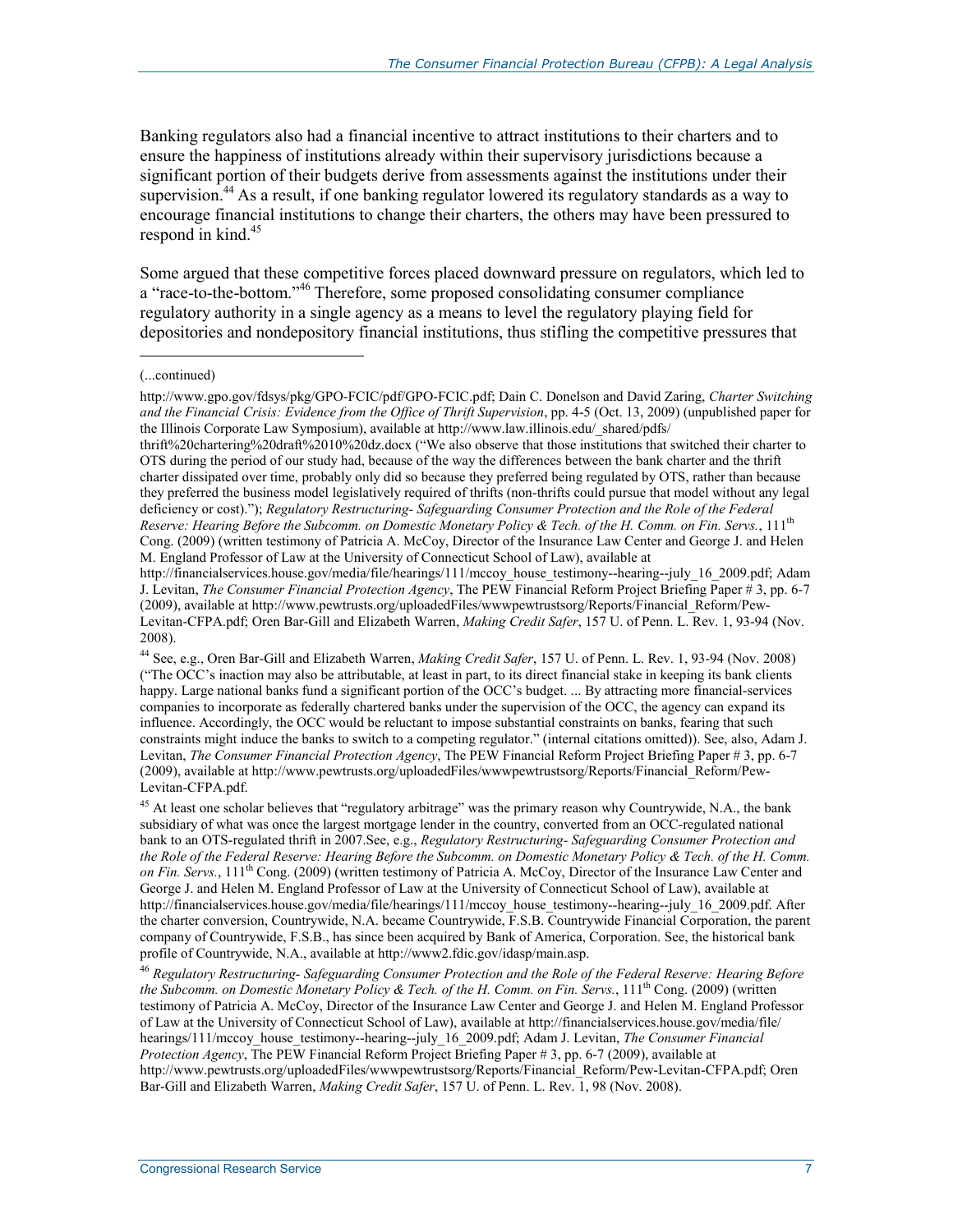fueled the "race-to-the-bottom" and "regulatory arbitrage" to the benefit of both consumers and financial institutions.47

#### **Safety and Soundness Historically Have Trumped Consumer Compliance**

The second major criticism of the federal consumer financial protection regulatory system before the Dodd-Frank Act was that no federal agency had both the mission and legal authority to effectively regulate consumer markets.<sup>48</sup> The banking regulators had the statutory powers to protect consumers; however, it has been argued that the banking regulators placed more importance on their safety and soundness mission than on their consumer protection duties. Scholars have noted that the banking regulators view their primary mission as protecting the safety and soundness of banks, not protecting consumers.<sup>49</sup> A heightened focus on safety and soundness arguably caused regulators to turn a blind eye toward practices that may have been detrimental to consumers if those practices were profitable for banks. A safety and soundnesscentric mission also may have hampered the banking regulators' ability to hire and retain staff with expertise in consumer products and consumer behavior.<sup>50</sup>

The FTC, on the other hand, did have a consumer focus. However, the FTC's statutory authority prevented it from conducting *ex ante* supervision of nondepositories and from regulating depositories altogether.<sup>51</sup> Some argued that these statutory constraints precluded the FTC from sufficiently protecting consumers and eliminating consumer financial market inefficiencies.<sup>52</sup>

In a law review article on the subject, Professors Warren and Bar-Gill summed up these arguments this way:

Effective regulation requires both authority and motivation. Yet none of the many regulators in the consumer credit field satisfies these basic requirements. Federal banking regulators

<sup>47</sup> *Regulatory Restructuring- Safeguarding Consumer Protection and the Role of the Federal Reserve: Hearing Before the Subcomm. on Domestic Monetary Policy & Tech. of the H. Comm. on Fin. Servs.*, 111th Cong. (2009) (written testimony of Patricia A. McCoy, Director of the Insurance Law Center and George J. and Helen M. England Professor of Law at the University of Connecticut School of Law), available at http://financialservices.house.gov/media/file/ hearings/111/mccoy\_house\_testimony--hearing--july\_16\_2009.pdf; Adam J. Levitan, *The Consumer Financial Protection Agency*, The PEW Financial Reform Project Briefing Paper # 3, pp. 7-8 (2009), available at http://www.pewtrusts.org/uploadedFiles/wwwpewtrustsorg/Reports/Financial\_Reform/Pew-Levitan-CFPA.pdf; Oren Bar-Gill and Elizabeth Warren, *Making Credit Safer*, 157 U. of Penn. L. Rev. 1, 98-100 (Nov. 2008).

<sup>48</sup> Adam J. Levitan, *The Consumer Financial Protection Agency*, The PEW Financial Reform Project Briefing Paper # 3, p. 4 (2009), available at http://www.pewtrusts.org/uploadedFiles/wwwpewtrustsorg/Reports/Financial\_Reform/Pew-Levitan-CFPA.pdf; Oren Bar-Gill and Elizabeth Warren, *Making Credit Safer*, 157 U. of Penn. L. Rev. 1, 90 (Nov. 2008); Heidi Mandanis Schooner, *The Role of Central Banks in Bank Supervision in the United States and the United Kingdom*, 28 Brook. J. of Int'l L 411, 427 (2003) ("the Federal Reserve's ... regulatory role remains focused on safety and soundness and not on other goals of financial regulation, such as consumer protection.").

<sup>49</sup> *Id*.

<sup>50</sup> Adam J. Levitan, *The Consumer Financial Protection Agency*, The PEW Financial Reform Project Briefing Paper # 3, p. 5 (2009), available at http://www.pewtrusts.org/uploadedFiles/wwwpewtrustsorg/Reports/Financial\_Reform/Pew-Levitan-CFPA.pdf.

<sup>51</sup> Oren Bar-Gill and Elizabeth Warren, *Making Credit Safer*, 157 U. of Penn. L. Rev. 1, 95-97 (Nov. 2008); Heidi Mandanis Schooner, *Consuming Debt: Structuring the Federal Response to Abuses in Consumer Credit*, 18 Loy. Consumer L. Rev. 43, 56-58 (2005).

<sup>52</sup> Oren Bar-Gill and Elizabeth Warren, *Making Credit Safer*, 157 U. of Penn. L. Rev. 1, 95-97 (Nov. 2008); Heidi Mandanis Schooner, *Consuming Debt: Structuring the Federal Response to Abuses in Consumer Credit*, 18 Loy. Consumer L. Rev. 43, 82-83 (2005).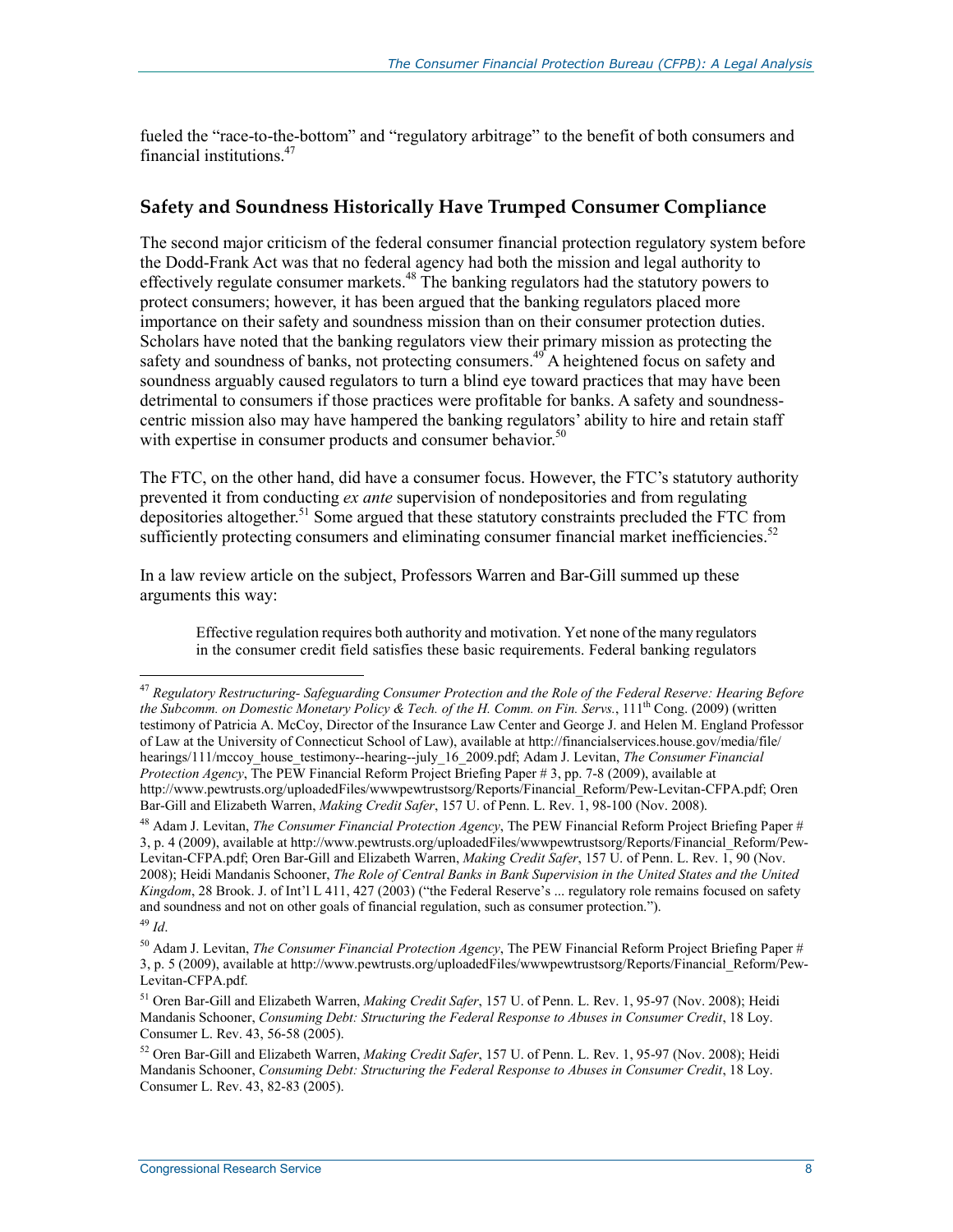have the authority but not the motivation. For each federal banking agency, consumer protection is not first (or even second) on its priority list. By contrast, the FTC makes consumer protection a priority, but it enjoys only limited authority over consumer credit markets.<sup>53</sup>

Thus, they were among those who argued that consumer markets could be effectively regulated if a federal agency was established with both a consumer protection focus and strong supervisory, enforcement, and rulemaking powers.

### **Overview of the Bureau**

The CFP Act significantly alters the consumer financial protection landscape by consolidating rulemaking authority and, to a lesser extent, supervisory and enforcement authority in one regulator—the CFPB. The CFP Act empowers the Bureau through the transfer of existing consumer protection powers from other federal regulators and the establishment of heightened consumer protection authorities not previously held by federal regulators. The Bureau has jurisdiction over an array of consumer financial products and services, and it serves as the primary federal consumer financial supervisor of many of the institutions that offer these products and services. However, at least six other agencies—the OCC, FRB, FDIC, NCUA, FTC, and HUD—will continue to hold some consumer protection powers at the federal level.

The CFP Act also imposes certain limitations on the Bureau's authority to regulate various types of financial institutions and financial activities. Several fundamental policy questions arose consistently during the legislative debate over proposals that ultimately became the CFP Act. These policy questions seem to be the primary motivations for the exceptions to the consolidation of consumer protection power in the CFPB and the various restraints on the Bureau's authorities.

One policy question was how best to balance the safety and soundness regulation of depositories with that of consumer compliance. There is considerable overlap between prudential and consumer compliance regulation.<sup>54</sup> For instance, a mortgage that the borrower is unable to fully repay is typically bad for both the borrower and the lender. The borrower runs the risk of damage to her credit score and the loss of her home. The lender may suffer from lost interest income and increased costs associated with the foreclosure process. However, there are some areas in which there can be a conflict between safety and soundness regulation and consumer protection. When a banking activity is profitable, safety and soundness regulators tend to look upon it favorably because it enables the bank to meet capital requirements and withstand financial shocks. A consumer protection regulator, on the other hand, may look at such activity less favorably if the profit is seen to have been gained unfairly or deceptively at the expense of consumers.<sup>55</sup>

A related question that surfaced frequently during the legislative debate is the extent to which large and small financial institutions should be treated differently in the regulatory structure.<sup>56</sup>

<sup>53</sup> Oren Bar-Gill and Elizabeth Warren, *Making Credit Safer*, 157 U. of Penn. L. Rev. 1, 85-86 (Nov. 2008).

<sup>54</sup> Heidi Mandanis Schooner, *Consuming Debt: Structuring the Federal Response to Abuses in Consumer Credit*, 18 Loy. Consumer L. Rev. 43, 62-63 (2005).

<sup>55</sup> *Id*. at 67-69; Oren Bar-Gill and Elizabeth Warren, *Making Credit Safer*, 157 U. of Penn. L. Rev. 1, 90-94 (Nov. 2008).

<sup>56</sup> See, e.g., October 2, 2009, Discussion Draft of the Over-the-Counter Derivatives Markets Act of 2009; September 25, 2009, Discussion Draft of the Consumer Financial Protection Agency Act of 2009 (to be reported as H.R. 3126); (continued...)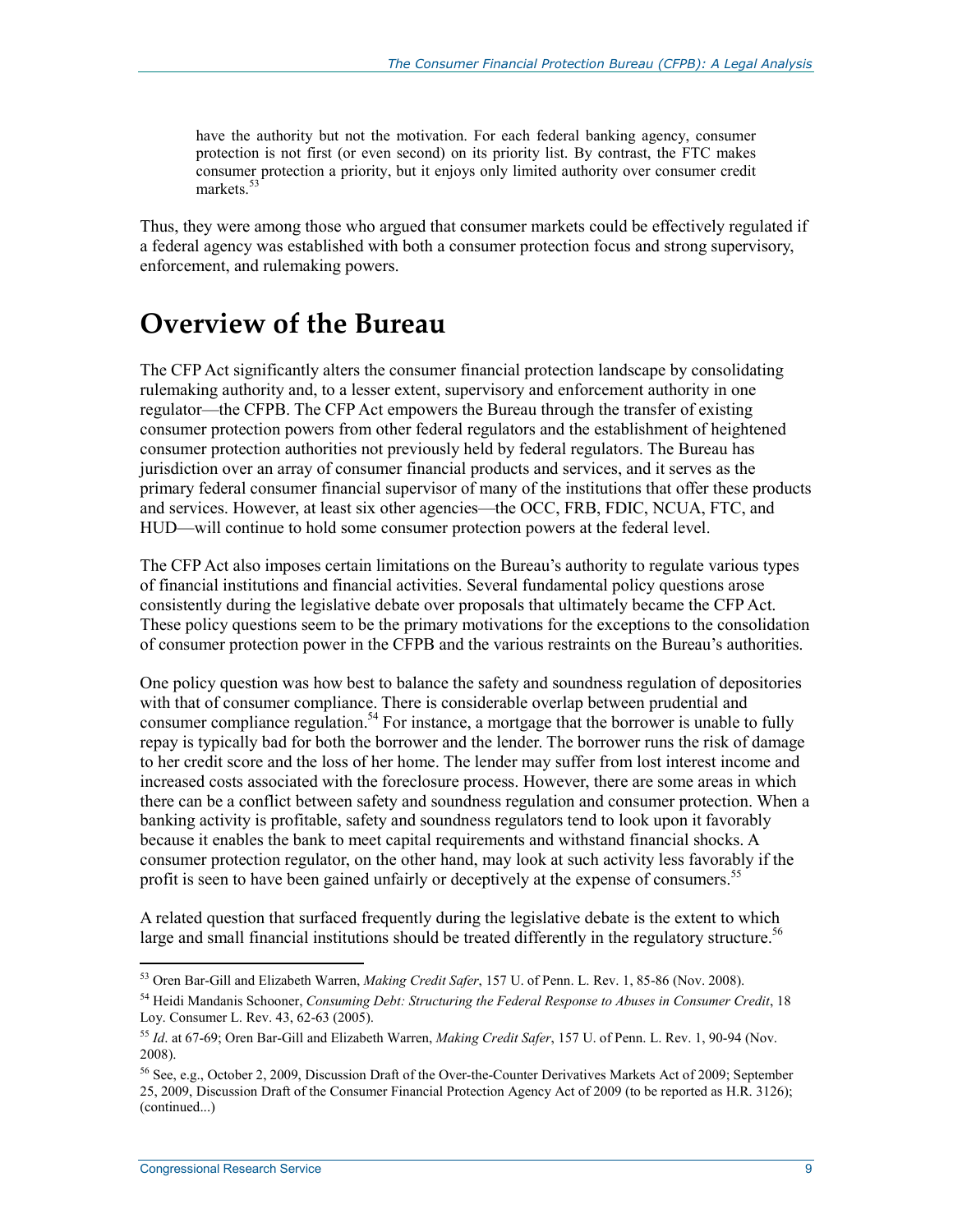Whereas the largest depository institutions are accustomed to having examiners on-site continuously, examinations may be more disruptive for smaller depositories.<sup>57</sup> Enhanced compliance costs also are likely to more significantly impact smaller depositories, with their lower aggregate revenues, than larger depositories. Similar arguments could be made for large versus small nondepository financial institutions. Additionally, when assessing the causes of the recent financial crisis, many tend to place more blame on this country's large financial institutions than on smaller ones.<sup>58</sup> Thus, one could argue that the larger institutions should be subject to greater, more costly regulation than smaller institutions. On the other hand, the goal of the Dodd-Frank Act appears to be geared not just toward eliminating the exact causes of the recent financial crisis, but also toward preventing future crises.

Another issue that the legislative drafters of the CFP Act had to grapple with is that there is not always a clear delineation between financial and nonfinancial goods, services, and providers in the marketplace. For example, a clothing store's main line of business likely is selling clothes and shoes, so it may seem that a consumer financial regulator would have no regulatory role over it. However, most clothing retailers do rely on financial services to maintain their businesses. They usually accept credit cards and debit cards as a form of payment. Many clothing stores team with financial institutions to offer credit cards that provide store rewards for using the card. Clothing retailers also commonly offer electronic gift cards. Additionally, some clothing stores may directly offer financing options for the purchase of their merchandise. As a result, defining the scope of the Bureau's authority required careful consideration. In some instances, the act uses rigid, bright-line rules that provide considerable certainty as to where the Bureau's authorities begin and end. In other instances, the CFP Act imposes subjective standards intended to give the CFPB the flexibility to evolve with consumer financial markets, but that also create the potential that the Bureau will overreach by regulating beyond congressional intent.

Apparently as a result of the policy considerations outlined above, the act's allocation of regulatory authority among the prudential regulators and the CFPB varies based on institution size and type. Regulatory authority differs for (1) depository institutions with more than \$10 billion in assets (i.e., "larger depositories"); (2) depository institutions with \$10 billion or less in assets (i.e., "smaller depositories"); and (3) nondepositories. The Dodd-Frank Act also explicitly

<sup>(...</sup>continued)

H.R. 3763, to amend the Fair Credit Reporting Act to provide for an exclusion from Red Flag Guidelines for certain businesses; and H.R. 3639, Expedited CARD Reform for Consumers Act of 2009, Markup of the H. Comm. on Fin. Services, 111<sup>th</sup> Cong. (2009), webcasts available at http://archives.financialservices.house.gov/Hearings/ hearingDetails.aspx?NewsID=801.

<sup>57</sup> Sarah Bloom Raskin, Gov., Bd. of Gov. of the Fed. Reserve Sys., *Community Bank Examination and Supervision amid Economic Recovery*, speech at the Maryland Bankers Association First Friday Economic Outlook Forum, Jan. 6, 2012, available at http://www.federalreserve.gov/newsevents/speech/raskin20120106a.pdf; *FDIC Oversight: Examining and Evaluating the Role of the Regulator During the Financial Crisis and Today, Hearing Before the Subcomm. on Fin. Inst. and Consumer Credit of the H. Comm. on Fin. Serv.*, 112<sup>th</sup> Cong. (2011) (written statement of Sheila C. Bair, Chairman, Fed. Deposit Ins. Corp.), available at http://financialservices.house.gov/UploadedFiles/ 052611bair.pdf.

<sup>58</sup> See, e.g., Ben S. Bernanke, Chairman, Bd. of Gov. of the Fed. Reserve Sys., *The Financial Crisis and Community Banking*, speech at the Independent Community Bankers of America's National Convention and Techworld, Mar. 20, 2009, available at http://www.federalreserve.gov/newsevents/speech/bernanke20090320a.htm ("Many of you likely are frustrated, and rightfully so, by the impact that the financial crisis and economic downturn has had on your banks, as well as on the reputation of bankers more generally. You may well have built your reputations and institutions through responsible lending and community-focused operations, but nonetheless, you now find yourselves facing higher deposit insurance assessments and increasing public skepticism about the behavior of bankers—outcomes that you perceive were largely caused by the actions of larger financial institutions.")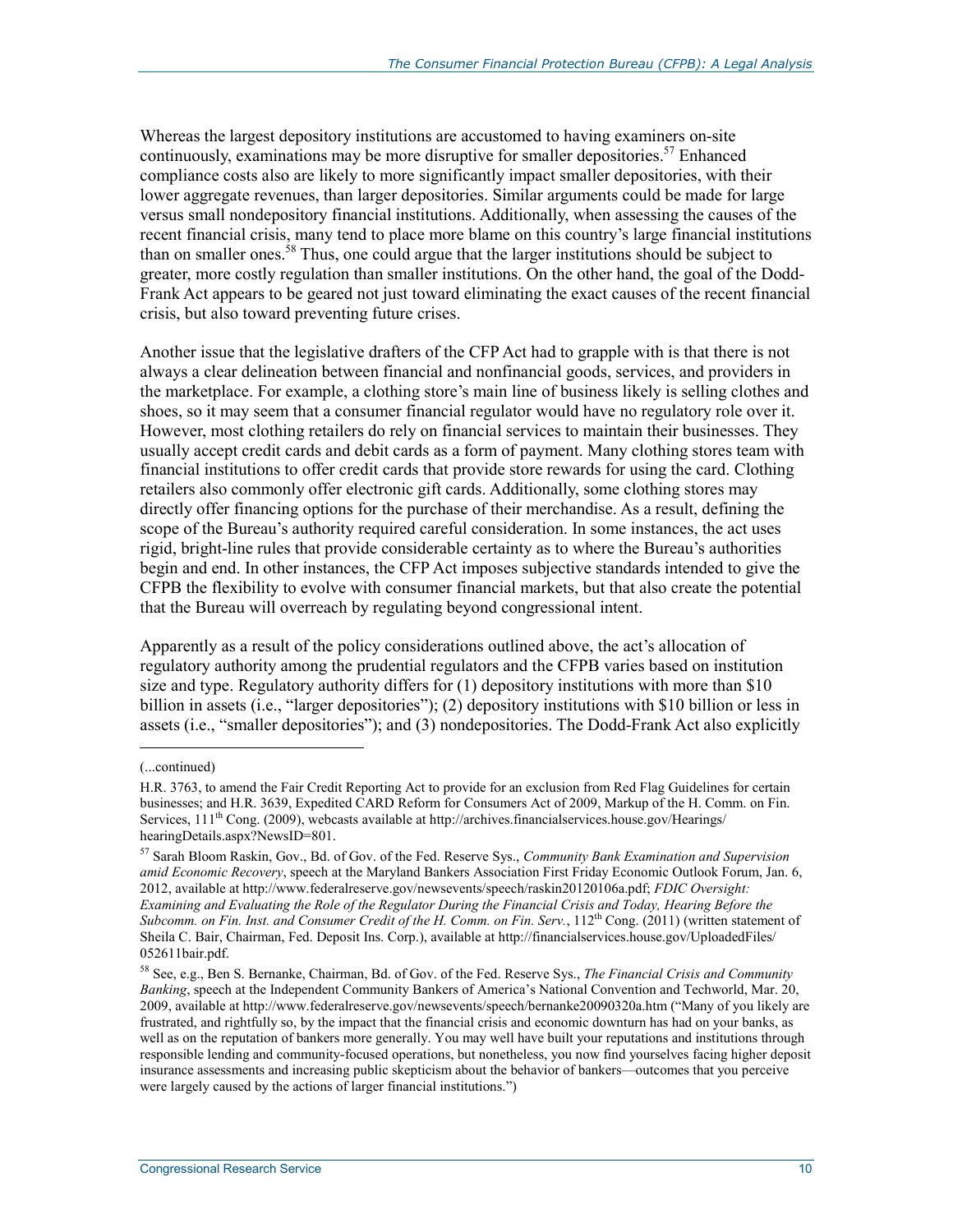exempts a number of different entities and consumer financial activities from the CFPB's supervisory, enforcement, and rulemaking authorities.

Consequently, compliance costs and the extent to which the cost and availability of credit will be affected by the new regulator will depend on the type of institution that is providing consumer financial products and services, as well as exactly how the Bureau wields its powers and how aggressively it (and other state and federal regulators) enforces consumer protection laws and regulations.

The breadth of the CFPB's supervisory, enforcement, and rulemaking powers is similar to that of the banking regulators. The banking regulators, however, have held those authorities for decades, thus establishing a degree of certainty in the industry as to how those powers will be exercised. The fact that the CFPB does not have a similar history, coupled with the Bureau's overarching focus on consumers, as opposed to safety and soundness, and its potential to oversee a large number of nondepository financial institutions that largely were unregulated at the federal level have some anxious that the Bureau will overreach in exercising its powers and, as a consequence, excessively restrict consumer credit and unduly increase regulatory costs.<sup>59</sup>

### **Bureau's Purpose and Structure**

The stated goal of the Bureau is to:

implement and, where applicable, enforce Federal consumer financial law consistently for the purpose of ensuring that all consumers have access to markets for consumer financial products and services and that markets for consumer financial products and services are fair, transparent, and competitive.<sup>60</sup>

The Bureau is established within the FRS, but it has considerable independence from the FRB. For instance, the FRB does not have the formal authority to stop, delay, or disapprove of a Bureau regulation, nor can it:

(A) intervene in any matter or proceeding before the Director [of the CFPB], including examinations or enforcement actions, unless otherwise specifically provided by law;

(B) appoint, direct, or remove any officer or employee of the Bureau; or

(C) merge or consolidate the Bureau, or any of the functions or responsibilities of the Bureau, with any division or office of the Board of Governors or the Federal reserve banks.<sup>61</sup>

<sup>59</sup> See, e.g., *McConnell, 42 Senators Demand Accountability and Transparency at the Consumer Financial Protection Bureau*, Republican Leader Mitch McConnell, Press Release, Feb. 1, 2013, available at

http://www.mcconnell.senate.gov/public/index.cfm?p=PressReleases&ContentRecord\_id=c3127ed5-4e30-4d82-a835-0f3e1a8d1465&ContentType\_id=c19bc7a5-2bb9-4a73-b2ab-3c1b5191a72b&Group\_id=0fd6ddca-6a05-4b26-8710a0b7b59a8f1f.

<sup>60</sup> Dodd-Frank Act §1021, 12 U.S.C. §5511.

<sup>&</sup>lt;sup>61</sup> Dodd-Frank Act §1012, 12 U.S.C. §5492. The Chairman of the FRB, however, does serve as a voting member of the Financial Stability Oversight Council (FSOC) that has the authority to stay and overturn certain regulations issued by the Bureau. Dodd-Frank Act §111, 12 U.S.C. §5321(b). For a more detailed discussion of the FSOC's authority over CFPB regulations, see the "General Rulemaking Powers" section of this report.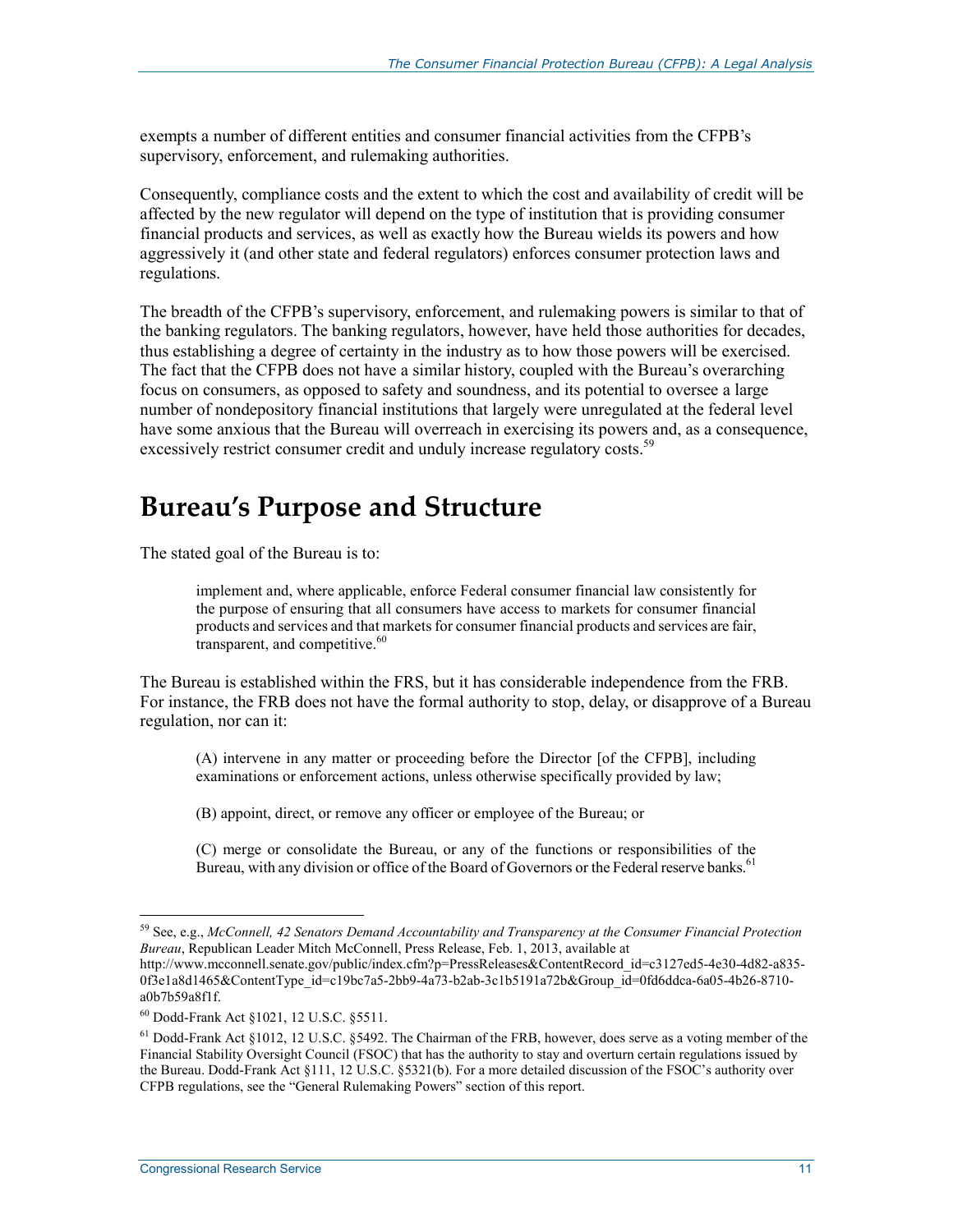The Bureau's authorities are concentrated within a single Director, rather than in a board or commission. The Director is to be appointed by the President, subject to the advice and consent of the Senate, to serve for a five-year term from which he could only be removed for "inefficiency, neglect of duty or malfeasance in office."<sup>62</sup> The Director has authority to hire the employees necessary to carry out the duties of the Bureau $^{63}$  and to delegate powers to employees.  $^{64}$  This structure insulates the Bureau from the Office of the President and allows the Director to steer the course of the CFPB. The Bureau's structure is similar to that of the OCC, which is established within the Department of the Treasury and is headed by a single individual, the Comptroller of the Currency.<sup>65</sup>

The law requires the Director to establish units within the Bureau to focus on consumer financial research; to provide guidance and technical assistance to traditionally underserved areas and individuals; and to monitor and to respond to consumer complaints. The act also requires the establishment of an Office of Fair Lending and Equal Opportunity; an Office of Financial Education; an Office of Service Member Affairs directed toward members of the military and their families; an Office of Financial Protection for Older Americans to, among other things, "facilitate the financial literacy of individuals who have attained the age of 62 years or more ... on protection from unfair, deceptive, and abusive practices on current and future financial choices";<sup>66</sup> and a Private Education Loan Ombudsman to, among other things, study and attempt to resolve complaints raised by private education loan borrowers.<sup>67</sup>

### **General Powers**

The authorities of the Bureau fall into three broad categories: supervisory, which includes the power to examine and to impose reporting requirements on financial institutions; enforcement of various consumer protection laws and regulations; and rulemaking. Some of these powers are newly established by the Dodd-Frank Act, such as the authority to supervise certain nondepository financial institutions. A significant portion of the Bureau's powers was transferred from other regulators to the Bureau, including the authority to prescribe regulations under the enumerated consumer laws.

<sup>62</sup> Dodd-Frank Act §1011, 12 U.S.C. §5491.

<sup>63</sup> Dodd-Frank Act §1013, 12 U.S.C. §5493.

<sup>64</sup> Dodd-Frank Act §1012, 12 U.S.C. §5492.

<sup>&</sup>lt;sup>65</sup> 12 U.S.C. §1. The Comptroller of the Currency also serves for a five-year term and may be "removed by the President, upon reasons to be communicated by him to the Senate." 12 U.S.C. §2. The Federal Housing Finance Agency, the regulator of Fannie Mae, Freddie Mac, and the Federal Home Loan Banks, also is headed by a single director. 12 U.S.C. §4512. Other financial regulators are set up as commissions or boards. These include the FDIC (12 U.S.C. §1812), the Securities and Exchange Commission (15 U.S.C. §78d), the FTC (15 U.S.C. §41), the FRB (12 U.S.C. §241), and the NCUA (12 U.S.C. §1725a). See, also, Senate Report No. 111-176, p. 161 (2010) (explaining that the CFPB's executive and administrative structures "are modeled on similar statutes governing the Office of the Comptroller of the Currency and the Office of Thrift Supervision, which are located within the Department of the Treasury.") (The Dodd-Frank Act eliminated the Office of Thrift Supervision and transferred its powers to the OCC, FDIC, FRB, and CFPB. Dodd-Frank Act, Title III.).

<sup>66</sup> Dodd-Frank Act §1013, 12 U.S.C. §5493.

<sup>67</sup> Dodd-Frank Act §1035, 12 U.S.C. §5535.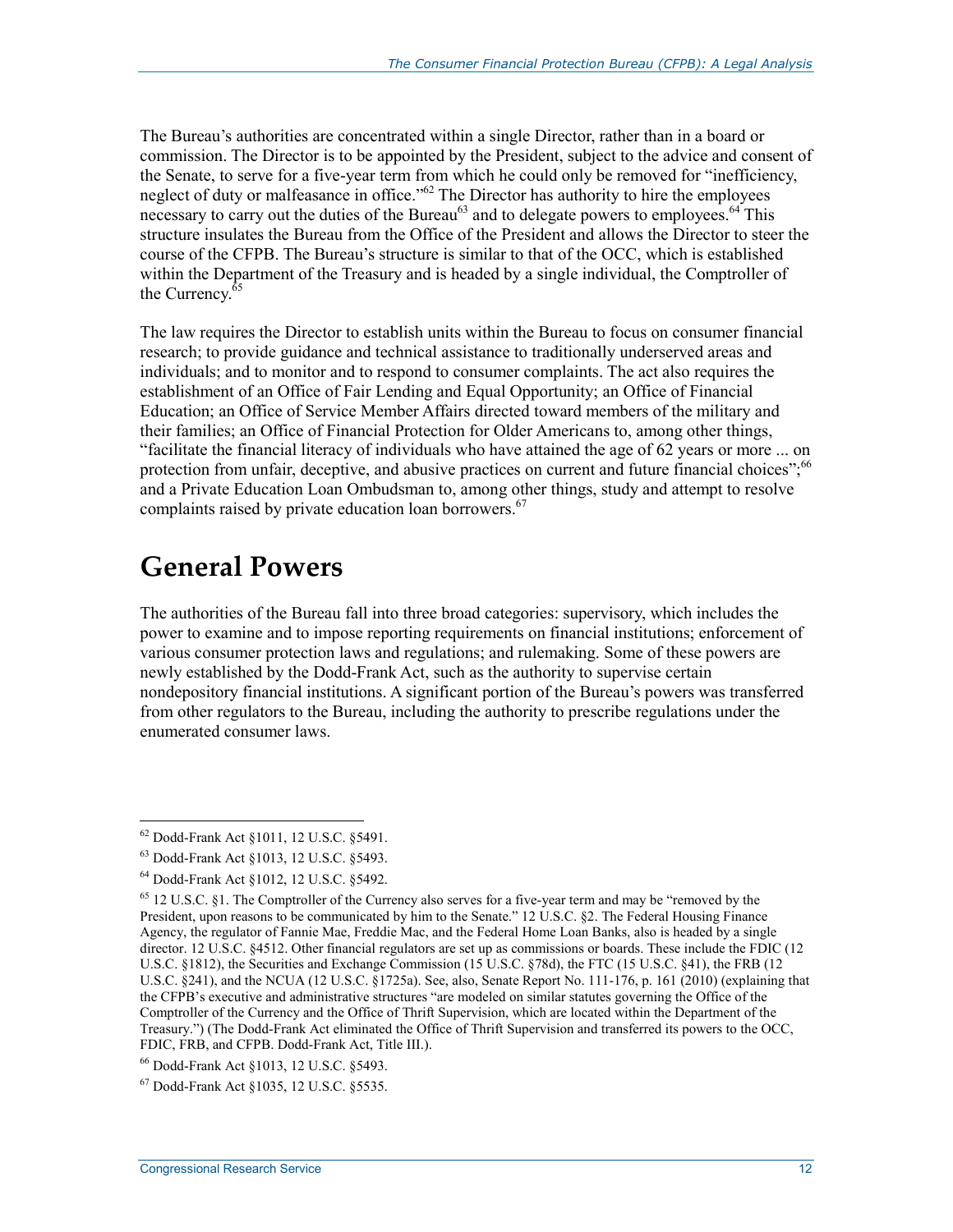### **Covered Entities and Activities**

Under the CFP Act, the Bureau has authority over an array of consumer financial products and services, including deposit taking, mortgages, credit cards and other extensions of credit, loan servicing, check guaranteeing, collection of consumer report data, debt collection associated with consumer financial products and services, real estate settlement, money transmitting, and financial data processing.<sup>68</sup> The Bureau also has authority over "service providers," that is, entities that provide "a material service to a covered person in connection with the offering or provision of a consumer financial product or service.<sup>"69</sup>

While the breadth of the products, services, and entities that fall within the Bureau's jurisdiction is considerable, the CFP Act imposes some important exceptions to and limitations on the CFPB's rulemaking, enforcement, and supervisory powers. In some instances, the CFP Act clearly defines the institutions that the Bureau may regulate.<sup>70</sup> In other cases, the statutory language establishes less objective standards that provide the CFPB a fair amount of discretion to determine the types of institutions that may fall within its regulatory reach.<sup>71</sup> How the Bureau interprets and applies these standards could significantly affect the scope of the Bureau's powers, the regulatory burden of covered entities, and the impact that the Bureau's actions have on consumer financial markets.

#### **Depositories With More Than \$10 Billion in Assets**

With respect to depository institutions holding more than \$10 billion in assets (larger depositories), the CFP Act transfers from the banking regulators to the Bureau the primary consumer compliance supervisory, enforcement, and rulemaking authorities.<sup>72</sup> The safety and soundness supervisory, enforcement, and rulemaking authorities over these institutions remain with their banking regulators (i.e., the OCC, FRB, FDIC, or NCUA).

The Bureau's supervisory powers include the authority to examine larger depositories for consumer compliance, meaning that the CFPB has "visitorial"73 powers over larger depositories that historically have been almost exclusively held by their prudential banking regulators. The

1

73 12 C.F.R. Section 7.4000 defines visitorial powers to include:

(i) Examination of a bank;

(ii) Inspection of a bank's books and records;

(iii) Regulation and supervision of activities authorized or permitted pursuant to federal banking law; and

(iv) Enforcing compliance with any applicable Federal or state laws concerning those activities, including through investigations that seek to ascertain compliance through production of nonpublic information by the bank [subject to certain exceptions]....

<sup>68</sup> Dodd-Frank Act §1002(15), 12 U.S.C. §5481(15).

<sup>69</sup> Dodd-Frank Act §1002(26), 12 U.S.C. §5481(26).

 $^{70}$  E.g., depository institutions holding more than \$10 billion in assets. Dodd-Frank Act §1025, 12 U.S.C. §5515.

<sup>&</sup>lt;sup>71</sup> E.g., nondepository financial institutions that are "larger participant[s] in a market." Dodd-Frank Act §1024, 12 U.S.C. §5514.

<sup>72</sup> Dodd-Frank Act §§1061-1067, 12 U.S.C. §§5581-5587.

See, also, Guthrie v. Harkness, 199 U.S. 148, 158 (1905) ("Visitation, in law, is the act of a superior or superintending officer, who visits a corporation to examine into its manner of conducting business, and enforce an observance of its laws and regulations. [Alexander M.] Burrill defines the word to mean 'inspection; superintendence; direction; regulation.'" (Burrill authored legal dictionaries often used at the time of the case.)).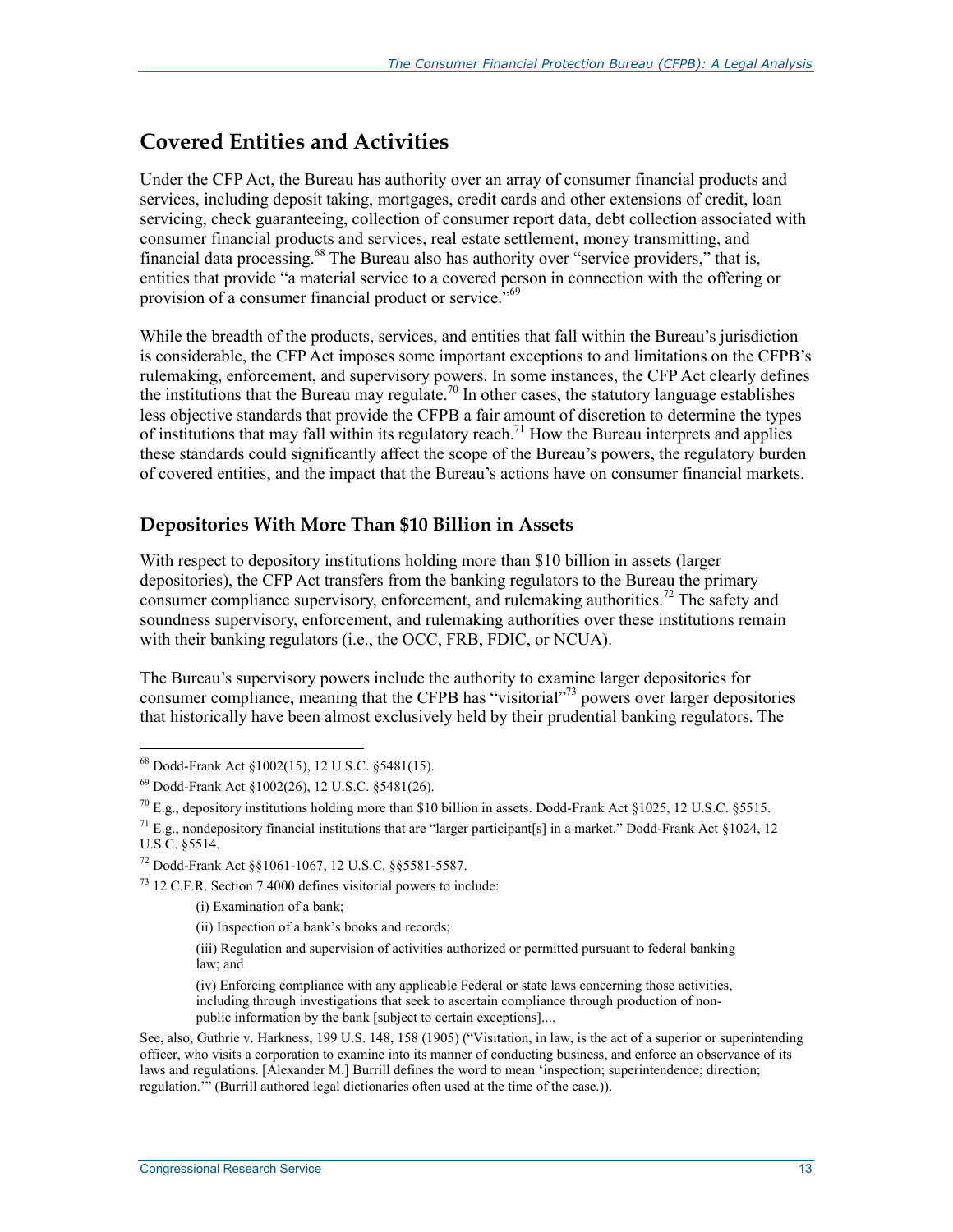CFP Act, however, does require the Bureau to coordinate examinations and other supervisory activities with larger depositories' state and federal prudential regulators, and it establishes a procedure for resolving conflicts between the Bureau and a prudential regulator.<sup>74</sup> The Bureau may require reports directly from larger depositories, although it must rely on existing reports "to the fullest extent possible."<sup>75</sup>

As a supervisor, the Bureau has an important responsibility of safeguarding non-public information of financial institutions.76 Through the exercise of its examination and reporting powers, the CFPB (much like banking regulators) may acquire sensitive competitive, commercial, and personal information, as well as evidence of practices that may violate state or federal law. This information could be useful to private litigants, state attorneys general, and market competitors. However, the banking regulators have long protected much of this information from being shared with third parties in order to encourage bank officials to willingly provide information without the fear of private lawsuits and to maintain a competitive marketplace.<sup>77</sup> This information also generally is exempt from public disclosure under the Freedom of Information Act.<sup>78</sup> As a result, parties without examination and other supervisory powers generally have only been able to gain access to proprietary and confidential bank information through litigation.<sup>79</sup> Rules of procedure and evidence associated with litigation serve as significant barriers to access of banks' non-public information, and stand in stark contrast to the supervisory powers of the banking regulators and now the CFPB.

The CFPB has issued regulations governing how it handles confidential information acquired through its regulatory actions and the extent to which that information may be shared with individuals and state and federal regulators outside of the CFPB.<sup>80</sup> These rules are very similar, though not identical, to analogous rules prescribed by the banking regulators.<sup>81</sup> Despite their similarity to existing confidentiality rules of the banking regulators, some have expressed concern that the CFPB will be more willing to share non-public bank information, especially with state attorneys general to aid investigations and enforcement actions. $82$  One potential source of this concern is that, since the CFPB's primary focus is consumer protection, it may not have reason to consider the potential impact that an enforcement action may have on an institution's safety and soundness.<sup>83</sup> Another potential source of this anxiety is that the Bureau has actively pursued

<sup>74</sup> Dodd-Frank Act §1025, 12 U.S.C. §5515.

<sup>75</sup> Dodd-Frank Act §1025, 12 U.S.C. §5515.

<sup>&</sup>lt;sup>76</sup> Dodd-Frank Act  $\frac{\delta 1022(c)(6) - (9)}{2}$ , 12 U.S.C.  $\frac{\delta 5512(c)(6) - (9)}{2}$ .

<sup>&</sup>lt;sup>77</sup> See, e.g., 12 C.F.R. §4.36 ("It is the OCC's policy regarding non-public OCC information that such information is confidential and privileged. Accordingly, the OCC will not normally disclose this information to third parties.").

 $78$  5 U.S.C. §552(b)(8) (exempting from public disclosure, information "contained in or related to examination, operating, or condition reports prepared by, on behalf of, or for the use of an agency responsible for the regulation or supervision of financial institutions....").

<sup>79</sup> See, generally, CRS Report R40595, *Cuomo v. The Clearing House Association, L.L.C.: National Banks Are Subject to State Lawsuits to Enforce Non-Preempted State Laws*, by M. Maureen Murphy.

<sup>80 12</sup> C.F.R. pt. 1070.

<sup>81</sup> E.g., *compare id*. *with* the OCC's regulations on the release of non-public information, 12 C.F.R. §§4.31-4.40.

<sup>82</sup> See, e.g., Melanie Hibbs Brody, Paul F. Hancock, David G. McDonough, Jr., and Stephanie C. Robinson, *And the Plot Thickens: the CFPB Issues A Quartet of Interim Final Rules Laying Out Its Investigatory and Enforcement Procedures*, Aug. 16, 2011, available at http://www.klgates.com/and-the-plot-thickens-08-16-2011/.

<sup>83</sup> See, generally, Thomas P. Vartanian, *All You Need to Know About CFPB Exam Is in the Manual*, American Banker, Feb. 13, 2012, available at http://www.americanbanker.com/bankthink/all-you-need-to-know-about-CFPB-exam-is-inthe-manual-1046629-1.html?zkPrintable=true. Sharing non-public information in some instances may create litigation (continued...)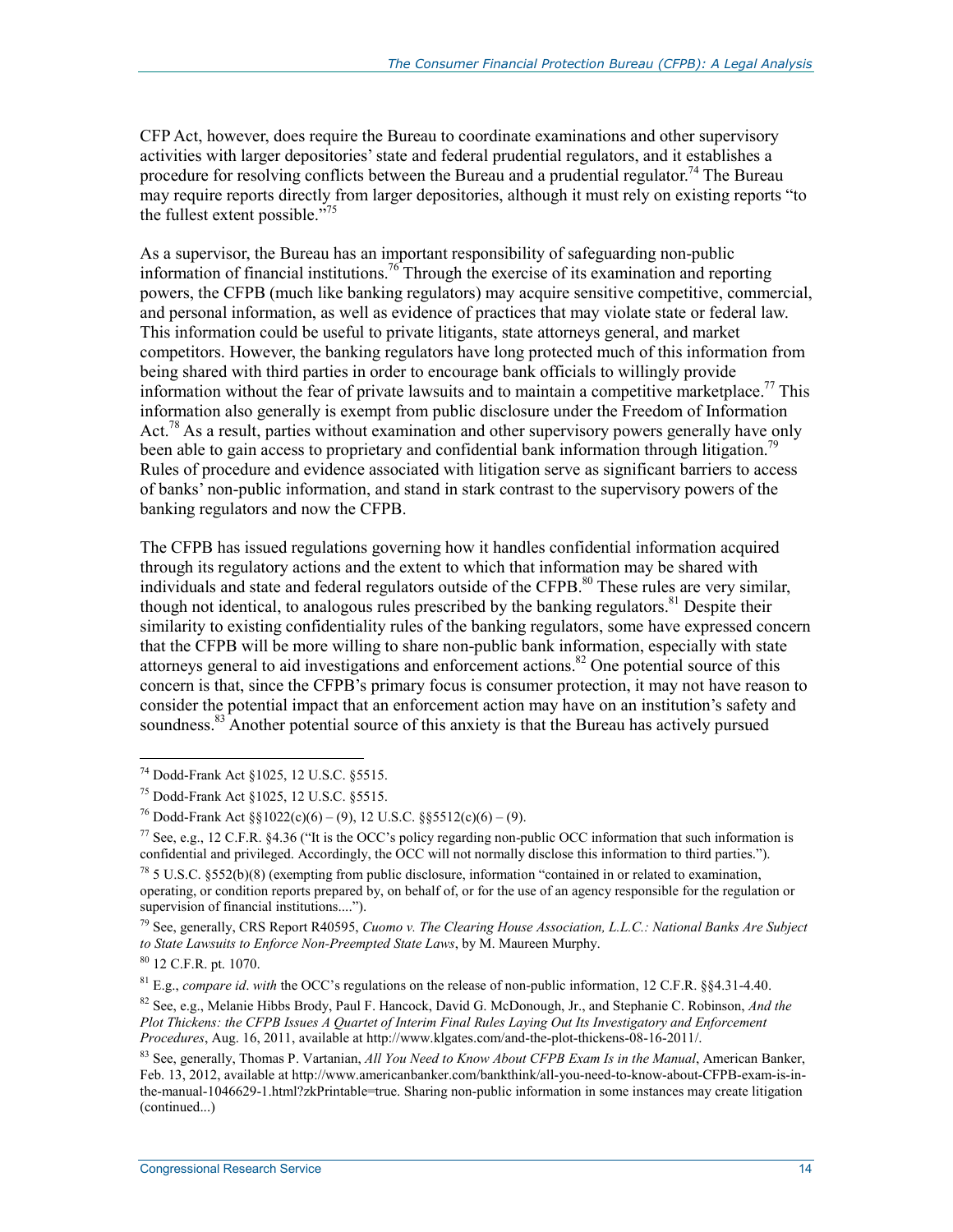partnerships with state attorneys general as a means to enhance consumer protection.<sup>84</sup> For example, the CFPB and the Presidential Initiative Working Group of the National Association of Attorneys General announced a Joint Statement of Principles, in which they agreed to, among other things:

- Share information, data, and analysis about conduct and practices in the markets for consumer financial products or services to inform enforcement policies and priorities;
- Engage in regular consultation to identify mutual enforcement priorities that will ensure effective and consistent enforcement of the laws that protect consumers of financial products or services;
- Support each other, to the fullest extent permitted by law as warranted by the circumstances, in the enforcement of the laws that protect consumers of financial products or services, including by joint or coordinated investigations of wrongdoing and coordinated enforcement actions; [and]
- Pursue legal remedies to foster transparency, competition, and fairness in the markets for consumer financial products or services across state lines and without regard to corporate forms or charter choice for those providers who compete directly with one another in the same markets;....<sup>85</sup>

Time will tell whether the Bureau will handle confidential information in much the same way as banking regulators have in the past or whether it will share information with state prosecutors or other third parties more freely.

#### **Depositories With \$10 Billion or Less in Assets**

Although depositories with \$10 billion or less in assets (smaller depositories) are subject to the rules issued by the Bureau to implement the enumerated consumer laws, the primary consumer protection supervisory and enforcement powers over smaller depository institutions remain with the prudential banking regulators.

 $\overline{a}$ 

<sup>(...</sup>continued)

risk or cause reputational harm that may negatively impact an institution's safety and soundness.

<sup>84</sup> Melanie Hibbs Brody, Paul F. Hancock, David G. McDonough, Jr., and Stephanie C. Robinson, *And the Plot Thickens: the CFPB Issues A Quartet of Interim Final Rules Laying Out Its Investigatory and Enforcement Procedures*, Aug. 16, 2011, available at http://www.klgates.com/and-the-plot-thickens-08-16-2011/. Information sharing agreements are not unique to the CFPB. The banking regulators also have information sharing agreements with other state and federal regulators. See, e.g., *OCC, CSBS [Conference of State Bank Supervisors] Agree on Consumer Complaint Information-Sharing Plan*, Joint Release NR 2006-126, Nov. 20, 2006, available at http://www.occ.gov/ news-issuances/news-releases/2006/nr-ia-2006-126.html; Memorandum of Understanding Between the FRB, FDIC, NCUA, U.S. Dept. of Treasury, Fin. Crimes Enforcement Network, OCC, OTS, Governing Information Sharing pursuant to the Bank Secrecy Act, Sept. 22, 2004, available at http://www.treasury.gov/press-center/press-releases/ Documents/fincenbankingregulatorsmou.pdf.

<sup>85</sup> Consumer Financial Protection Bureau and National Association of Attorneys General Presidential Initiative Working Group Release Joint Statement of Principles, CFPB Press Release, Apr. 11, 2011, available at http://www.consumerfinance.gov/pressrelease/consumer-financial-protection-bureau-and-national-association-ofattorneys-general-presidential-initiative-working-group-release-joint-statement-of-principles/.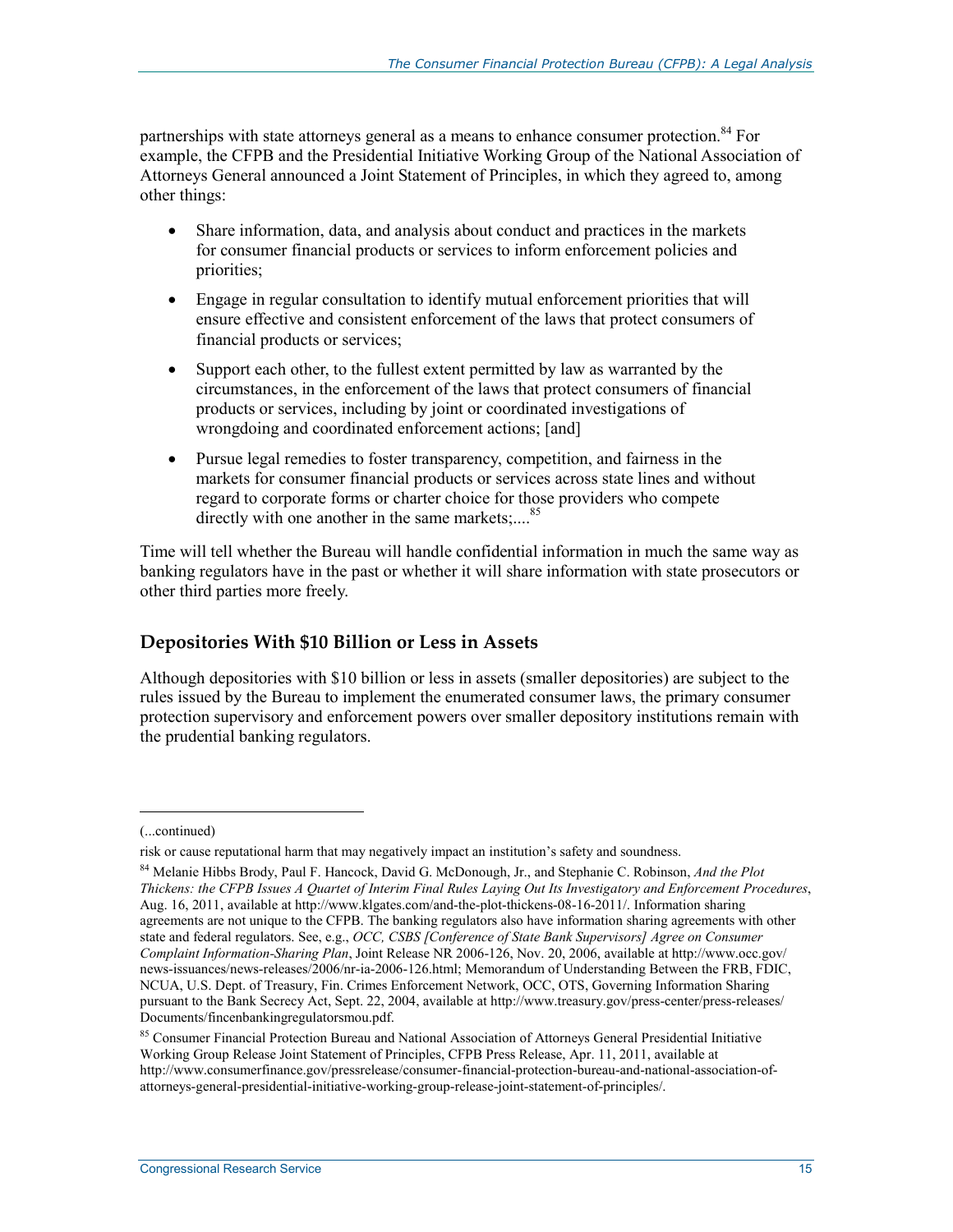However, the Bureau does have some limited supervisory authority over smaller depository institutions. For instance, the Bureau, "on a sampling basis," may participate in examinations of smaller depository institutions that are conducted by prudential regulators.<sup>86</sup> The prudential regulators must provide the CFPB access to all reports, records, and other documents connected to the examination; must allow the CFPB examiners to participate in all aspects of the examination; and generally must take into account any input that the CFPB's examiner offers regarding the examination. Also, the Bureau may require reports directly from these depositories, although the Bureau will have to rely on existing reports "to the fullest extent possible.<sup>"87</sup>

The CFP Act does not provide the Bureau enforcement powers over smaller depository institutions, although the act does establish a formal procedure by which the Bureau can refer potential enforcement actions against smaller depository institutions to their prudential regulators. The relevant banking regulator must respond to such a referral, but would not be bound to take any other substantive steps associated with it.<sup>88</sup>

#### **Nondepository Financial Institutions**

With respect to nondepository financial institutions, the CFPB may regulate providers of three categories of specific consumer financial products and services: providers of private student loans; providers of payday loans;<sup>89</sup> and entities that engage in mortgage-related activities, such as mortgage origination, brokerage, mortgage servicing, mortgage modification, and foreclosure relief activities.<sup>90</sup>

In addition to the three particular categories, the Bureau may regulate nondepository financial institutions it considers to be a "larger participant in a [consumer financial] market,<sup>"91</sup> as well as any entity that the Bureau has reasonable cause to believe is "engaging, or has engaged, in conduct that poses risks to consumers with regard to the offering or provision of consumer financial products or services."92 This discretion may provide the Bureau the latitude to evolve with the markets by, for example, making it possible to regulate entities that offer consumer financial products or services that were not in the marketplace when the Dodd-Frank Act was signed into law.<sup>93</sup> On the other hand, this discretion could create uncertainty for those

<sup>86</sup> Dodd-Frank Act §1026(c), 12 U.S.C. §5516(c).

<sup>87</sup> Dodd-Frank Act §1026(b), 12 U.S.C. §5516(b).

<sup>88</sup> Dodd-Frank Act §1026(d), 12 U.S.C. §5516(d).

<sup>&</sup>lt;sup>89</sup> While the Bureau has authority to regulate payday lenders, it does not have authority to set usury limits. Dodd-Frank Act §1027(o), 12 U.S.C. §5517(o). Some consumer advocates have argued that interest rate caps are the only proven way to effectively curb predatory practices of payday lenders. Center for Responsible Lending, *Issue Brief: Payday Loans Put Families in the Red*, Feb. 2009, available at http://www.responsiblelending.org/payday-lending/researchanalysis/payday-puts-families-in-the-red-final.pdf ("Payday lending industry representatives have lobbied for other reforms, such as payment plans and renewal bans, because they understand that these measures have done nothing to slow the rate at which they can flip loans to the same borrowers. But an interest rate cap is the only measure that has proven effective.").

<sup>90</sup> Dodd-Frank Act §1024, 12 U.S.C. §5514.

<sup>&</sup>lt;sup>91</sup> As determined by the Bureau in regulations after consultation with the FTC. Dodd-Frank Act  $\S 1024$ , 12 U.S.C. §5514.

<sup>92</sup> Dodd-Frank Act §1024, 12 U.S.C. §5514.

 $93$  The Bureau appears to interpret its authority to designate larger participants expansively. For instance, in the preamble to its final regulation Defining Larger Participants of the Consumer Reporting Market, the CFPB stated:

The Bureau has wide discretion in choosing markets in which to define larger participants. The (continued...)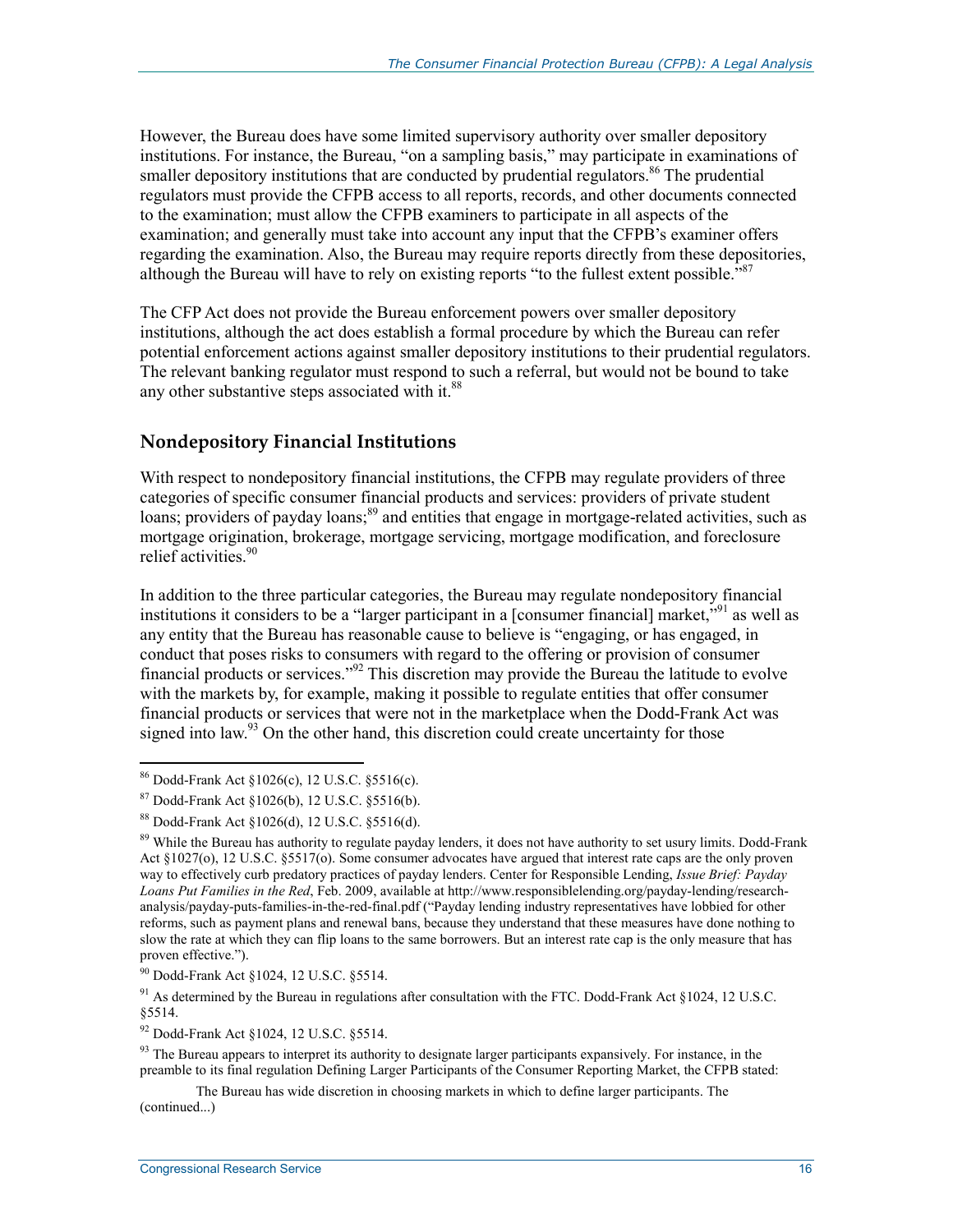nondepository financial institutions that do not clearly fall within one of these categories. Concerns associated with this uncertainty might be alleviated if, for example, the CFPB establishes a policy of providing sufficient notice of its intent to exercise authority over a particular institution.<sup>94</sup> To date, the Bureau has designated certain credit reporting agencies,  $\frac{95}{10}$  debt collectors,  $^{96}$  and student loan servicers  $^{97}$  as "larger participants" that are subject to the Bureau's supervisory authority and has yet to make a designation pursuant to its "poses risks to consumers" authority.

The Bureau has the authority to require any company that falls into one of these categories (covered nondepository) to register with the Bureau, to submit to examinations, to submit to background checks, and to adhere to other measures designed "to ensure that such persons are legitimate entities and are able to perform their obligations to consumers.<sup>"98</sup> However, the Bureau generally must coordinate examinations with any other state and federal regulators that have supervisory authority over covered nondepositories and must rely on existing reports required by those regulators "to the fullest extent possible." The Bureau generally serves as the primary enforcer of federal consumer financial laws with respect to covered nondepositories and has primary consumer protection rulemaking authority over them.

The Bureau's examination, reporting, and other supervisory powers over covered nondepository financial institutions are a significant change from past federal regulation, which largely took the form of *ex post* enforcement. The CFPB now has the potential to regulate covered nondepositories in an analogous fashion to banks, thrifts, and credit unions. While this may eliminate the competitive forces between depositories, nondepositories, and their regulators that some believe led to the "regulatory arbitrage" and "race-to-the-bottom" problems discussed above, it also could increase the regulatory costs of these institutions considerably. These costs might be passed on to consumers and could push companies out of covered consumer markets entirely.

 $\overline{a}$ 

*Defining Larger Participants of the Consumer Reporting Market*, 77 Fed. Reg. 42,874, 42,883 (July 20, 2012).

Further, in the preamble of a rule proposal to define larger participants in the debt collection market, the Bureau stated:

The Bureau has broad discretion in choosing criteria for determining whether a nonbank covered person is a larger participant of a covered market. For any specific market there could be several criteria, used alone or in combination, that could be viewed as reasonable alternatives.

*Defining Larger Participants in Certain Consumer Financial Product and Service Markets*, 76 Fed. Reg. 9,592, 9,598 (proposed Feb. 17, 2012).

<sup>94</sup> For example, when defining certain student loan servicers as "larger participants," the CFPB issued a notice of proposed rulemaking on March 28, 2013, with a comment period open for one month. The proposed rule was followed by a final rule that was published on December 6, 2013. The final rule will go into effect nearly three months later, on March 1, 2014.

95 12 C.F.R. §1090.104.

<sup>(...</sup>continued)

Bureau need not conclude before issuing a rule defining larger participants of a given market that the market identified in the rule has a higher rate of non-compliance, poses a greater risk to consumers, or is in some other sense more important to supervise than other markets.

<sup>96 12</sup> C.F.R. §1090.105.

<sup>97 12</sup> C.F.R. §1090.106.

<sup>98</sup> Dodd-Frank Act §1024, 12 U.S.C. §5514.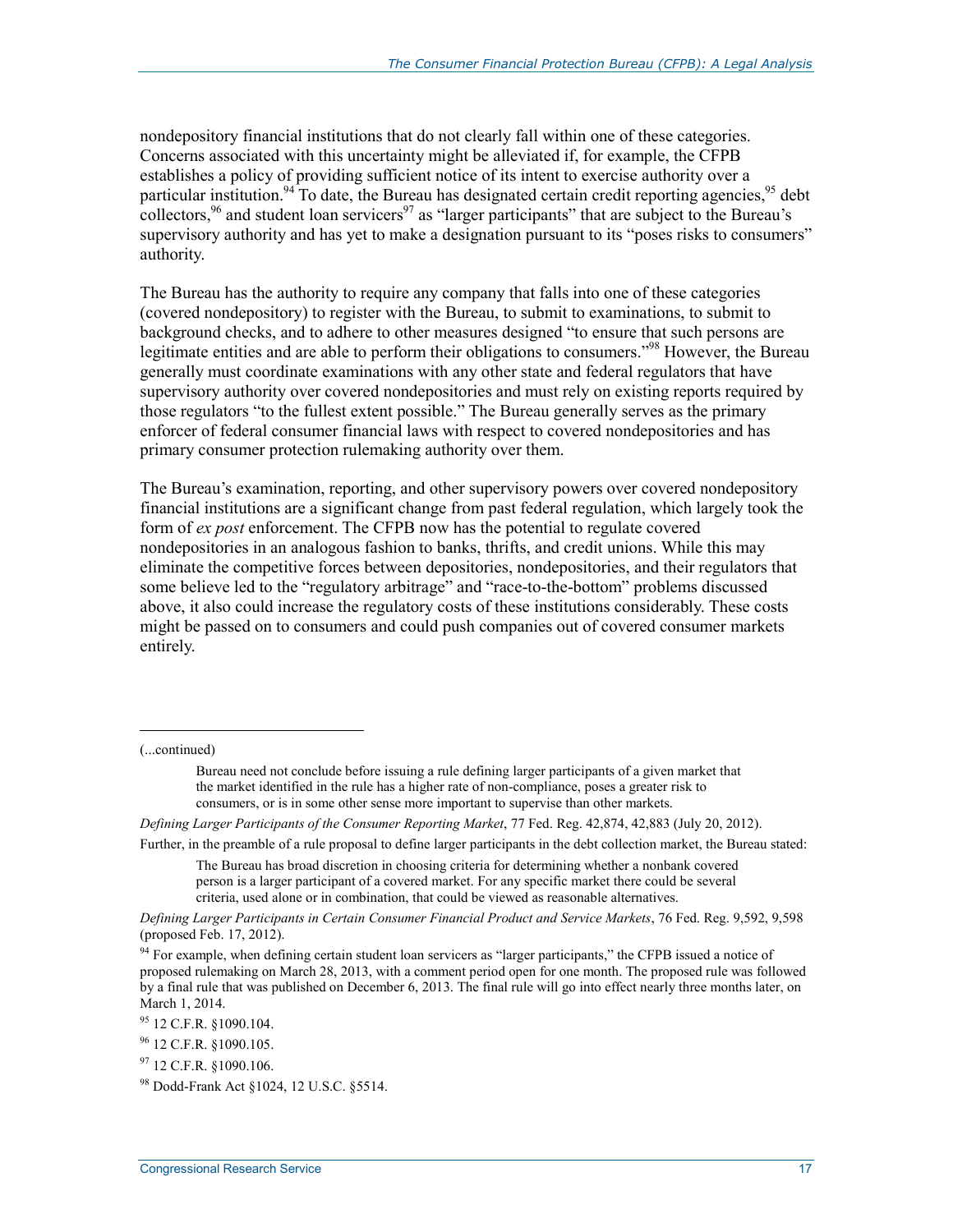#### **Nondepository Institutions with Explicit Exemptions**

The Dodd-Frank Act explicitly exempts a number of entities from the CFPB's jurisdictional reach, such as automobile dealers and accountants. However, the statutory language defining the scope of several of these exemptions is complex and includes subjective standards, such as "regularly extends" and "engaged significantly," that the Bureau has the discretion to expound on in guidance and regulations.<sup>99</sup>

#### *Merchants, Retailers, and Sellers of Nonfinancial Goods and Services*

The Bureau generally does not have authority to regulate merchants, retailers, and sellers of nonfinancial goods and services, even if such an entity extends credit to borrowers for the purchase of their goods and services.<sup>100</sup> However, certain business practices of these entities could trigger CFPB regulatory authority.

The CFPB could regulate a merchant, retailer, and seller of nonfinancial goods or services if such an entity "regularly extends credit and the credit is subject to a finance charge" and is "engaged significantly in offering or providing consumer financial products or services."<sup>101</sup> Such an entity also could become subject to the CFPB's regulatory authority if it either (1) "assigns, sells or otherwise conveys to another person such [nondelinquent] debt owed by a consumer," or (2) extends credit that "significantly exceeds the market value of the nonfinancial good or service provided" or otherwise evades the CFP Act.<sup>102</sup> However, the Bureau's rulemaking, supervisory, and enforcement authorities are further constrained over certain small businesses, as established by the Small Business Act,<sup>103</sup> that otherwise would only fall under the Bureau's jurisdiction because they "regularly extend<sup>[]</sup> credit and the credit is subject to a finance charge."<sup>104</sup> The Bureau also has authority over merchants, retailers, and sellers of nonfinancial goods or services to the extent that they fall within the ambit of an enumerated consumer law.<sup>105</sup>

To illustrate, a large furniture store with a national presence that occasionally allows customers to pay off the purchase of a bedroom set over the course of 12 months without additional charge likely would not fall within the Bureau's jurisdictional reach. If that same furniture store charges interest over the 12 months, it is possible that the store could be regulated by the CFPB. However, a small, independently owned furniture store that regularly charges interest on furniture purchases that are paid off over 12 months may fall outside the Bureau's regulatory authority due to the CFP

<u>.</u>

<sup>&</sup>lt;sup>99</sup> The CFP Act also explicitly prohibits the Bureau from imposing interest rate caps (a.k.a., usury limits) on any loan or other extension of credit. Dodd-Frank Act §1027(o), 12 U.S.C. §5517(o).

<sup>100</sup> Dodd-Frank Act §1027(a), 12 U.S.C. §5517(a) ("Except as provided in subparagraph (B), and subject to subparagraph (C), the Bureau may not exercise any rulemaking, supervisory, enforcement, or other authority under this title with respect to a merchant, retailer, or seller of nonfinancial goods or services, but only to the extent that such person—(i) extends credit directly to a consumer ... exclusively for the purpose of enabling that consumer to purchase such nonfinancial good or service directly from the merchant, retailer, or seller; (ii) ... collects debt arising from [such] credit ... or (iii) sells or conveys [such] debt ... that is delinquent or otherwise in default.").

<sup>101</sup> Dodd-Frank Act §1027(a)(2), 12 U.S.C. §5517(a)(2).

<sup>102</sup> Dodd-Frank Act §1027(a)(2), 12 U.S.C. §5517(a)(2).

<sup>103 15</sup> U.S.C. §632.

<sup>&</sup>lt;sup>104</sup> Dodd-Frank Act §1027(a)(2)(D), 12 U.S.C. §5517(a)(2)(D). To qualify as a small business for the purposes of this provision, a merchant, retailer, or seller must meet the size thresholds that are provided by 15 U.S.C. §632.

<sup>105</sup> Dodd-Frank Act §1027(a)(1), 12 U.S.C. §5517(a)(1).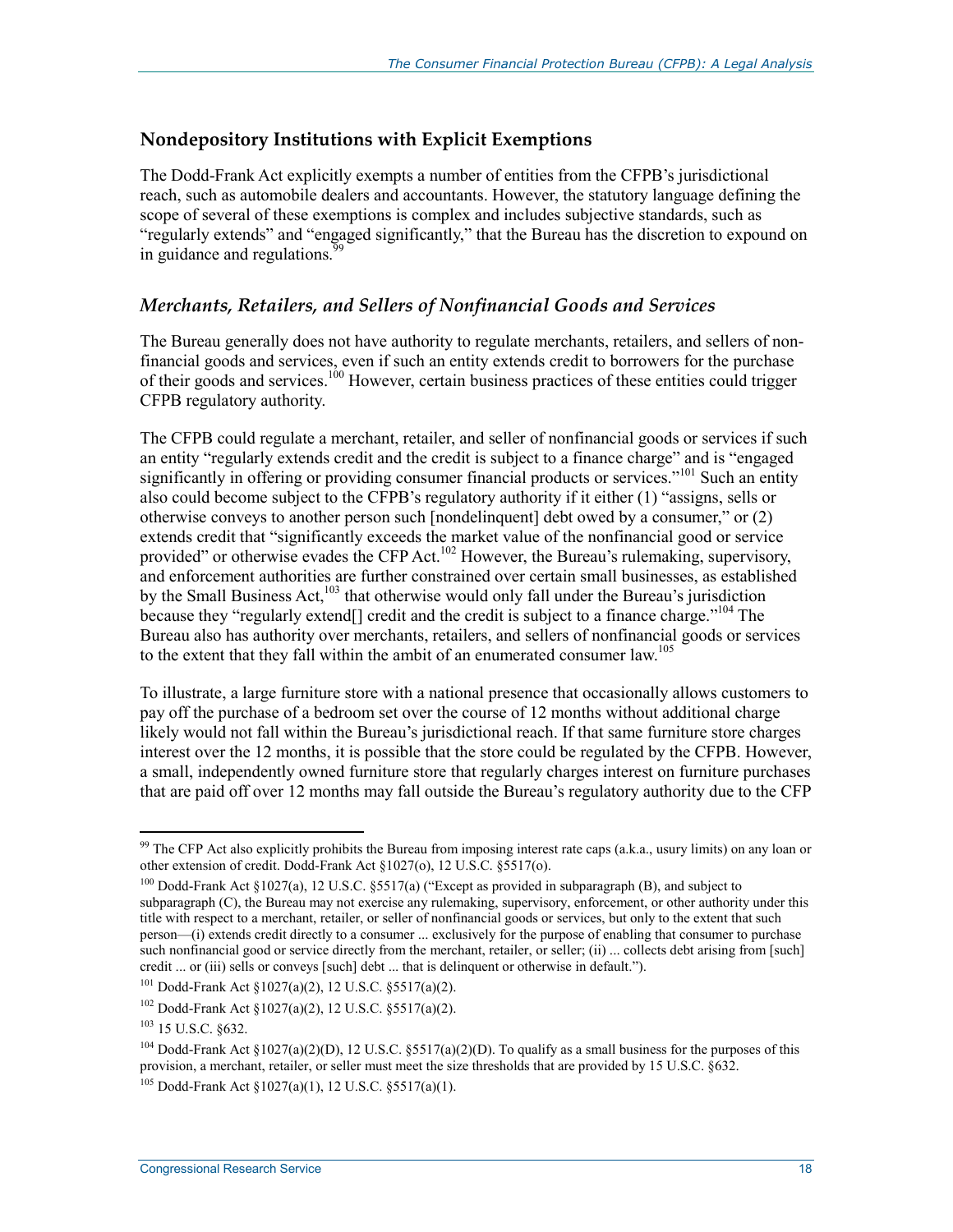Act's exception for certain small businesses. All furniture stores, regardless of their size, that extend consumer loans generally must comply with TILA and the regulations implemented under that act by the Bureau.

In short, the Bureau's authority to supervise, prescribe regulations, and enforce consumer protection laws with regard to merchants, retailers, and sellers of nonfinancial goods is limited, but not insubstantial. The extent to which the Bureau may regulate these institutions is based on subjective standards such as "regularly extends credit," "engaged significantly," and "significantly exceeds." Unless the Bureau provides guidance on how this language will be interpreted, merchants, retailers, and sellers may have difficulty determining whether or not they will be regulated by the CFPB and the extent to which they would have to modify their business practices and procedures to avoid regulation.

#### *Automobile Dealers*

The Bureau generally does not have supervisory, rulemaking, or enforcement powers over automobile dealers engaged in leasing, selling, or servicing automobiles. However, the Bureau may regulate financial activities engaged in by automobile dealers that are outside of the normal automobile dealer business.106 For example, the Bureau could regulate an automobile dealer to the extent that it extends credit directly to consumers rather than "routinely assign[ing the credit] to an unaffiliated third party finance or leasing source."<sup>107</sup> The CFPB also would have jurisdiction over automobile dealers that sell or offer to sell consumer financial products or services unrelated "to the sale, financing, leasing, rental, repair, refurbishment, maintenance, or other servicing of motor vehicles, motor vehicle parts, or any related or ancillary product or services."<sup>108</sup> This could include dealers that offer car title loans, payday loans, or mortgage-related products or services.

Although the Bureau's regulatory powers over automobile dealers are significantly constrained, the CFP Act streamlines the rulemaking process that the FTC must follow to issue unfair or deceptive trade practice rules against automobile dealers. Normally, when the FTC promulgates unfair or deceptive rules pursuant to Section 5 of the Federal Trade Commission Act (FTC Act),<sup>109</sup> it must adhere to the rigorous procedures of the Magnuson-Moss Act,<sup>110</sup> which include public hearings and publishing staff reports.<sup>111</sup> The CFP Act authorizes the FTC to issue these rules in accordance with the standard informal rulemaking procedures of the Administrative

<sup>&</sup>lt;sup>106</sup> The CFPB also has authority to regulate certain financial institutions that may offer consumer financial services through automobile dealers, such as indirect automobile lenders. See CFPB Bulletin 2013-02, *Indirect Auto Lending and Compliance with the Equal Credit Opportunity Act*, Mar. 21, 2013, available at http://files.consumerfinance.gov/f/ 201303 cfpb march -Auto-Finance-Bulletin.pdf.

<sup>107</sup> Dodd-Frank Act §1029, 12 U.S.C. §5519.

<sup>108</sup> Dodd-Frank Act §1029, 12 U.S.C. §5519.

<sup>109 15</sup> U.S.C. §45.

<sup>110 15</sup> U.S.C. §57a.

<sup>111</sup> See, Federal Trade Commission Operating Manual ch. 7.3, available at http://www.ftc.gov/about-ftc/foia/foiaresources/ftc-administrative-staff-manuals. Other steps include "an investigation oriented towards rulemaking," a staff report that "provide[s] sufficient reason for the Commission to conclude that corrective actions is warranted and that rulemaking is the enforcement method of choice," an advance notice of proposed rulemaking (ANPR) published in the *Federal Register*, making the information collected as part of the investigation available for public review, and publishing a final staff report. See, also, CRS Report R41546, *A Brief Overview of Rulemaking and Judicial Review*, by Todd Garvey and Daniel T. Shedd.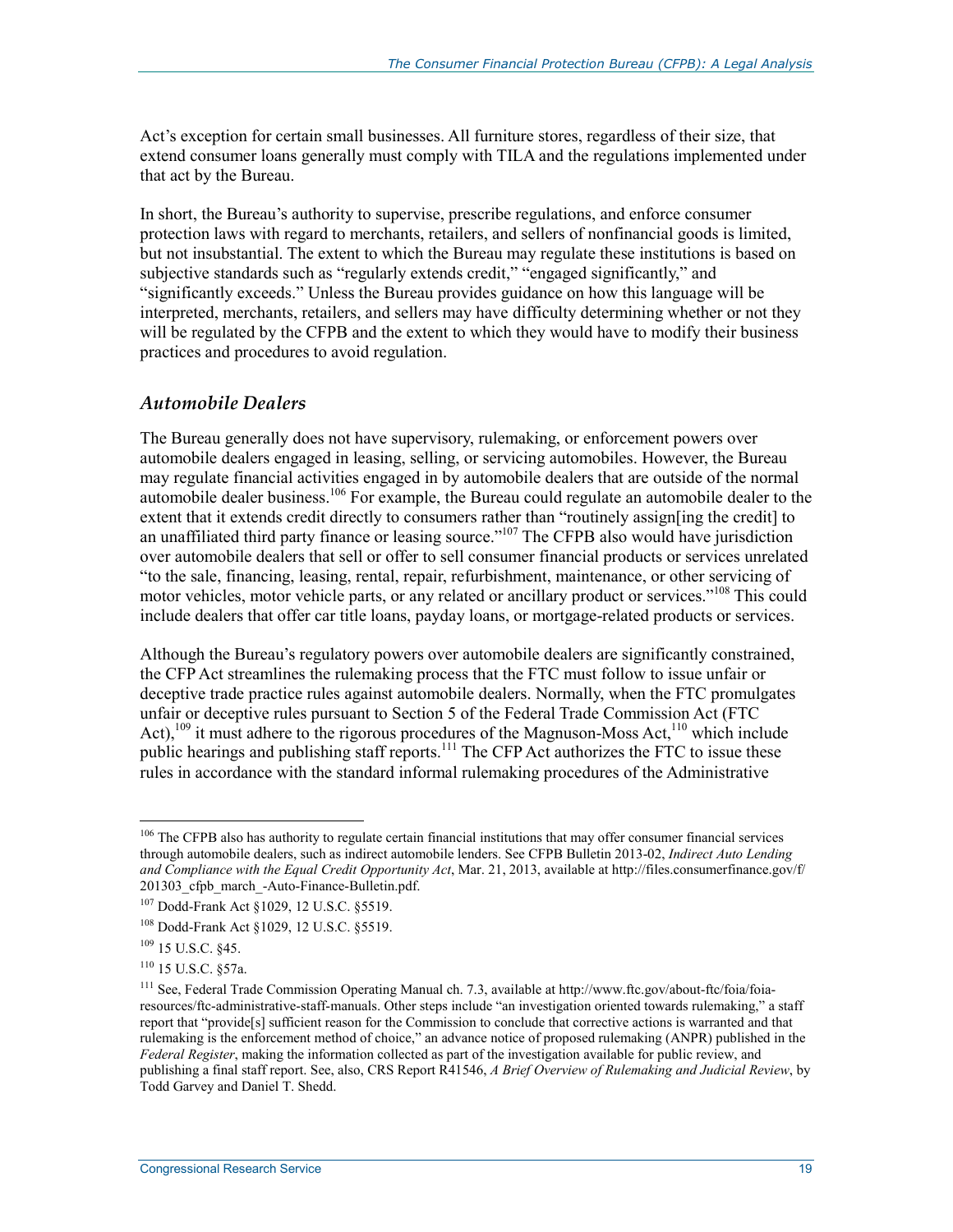Procedure Act.<sup>112</sup> Thus, while automobile dealers generally are outside of the Bureau's authority, the CFP Act may make it somewhat easier for the FTC to regulate them.

#### *Other Excluded Entities*

Real estate brokers,<sup>113</sup> real estate agents,<sup>114</sup> sellers of manufactured and mobile homes,<sup>115</sup> income tax preparers,  $116$  and accountants  $117$  generally are not subject to the Bureau's rulemaking, supervisory, and enforcement authorities to the extent that they are acting in their normal capacities. However, the Bureau may regulate these entities if they extend credit; otherwise sell or offer to sell a consumer financial product or service; or engage in an activity that makes them subject to an enumerated consumer  $law<sup>118</sup>$ 

When practicing law, attorneys generally are exempt from the Bureau's supervisory and enforcement authority (although the act does not explicitly exempt attorneys from the Bureau's rulemaking authority). However, this exemption does not apply to the extent that an attorney sells or offers to sell "a consumer financial product or service ... that is not offered or provided as part of, or incidental to, the practice of law, occurring exclusively within the scope of the attorneyclient relationship; or that is otherwise offered or provided by the attorney in question with respect to any consumer who is not receiving legal advice or services from the attorney in connection with such financial product or service."<sup>119</sup> Thus, the Bureau likely would not have authority to regulate an attorney who advances credit based on an expected legal award to a client to cover necessary living expenses during the course of the litigation.<sup>120</sup> However, the CFP Act's exemption for attorneys likely would not apply to a lawyer who regularly extends similar loans to non-clients.

Other entities and activities that generally fall outside of the Bureau's jurisdiction include insurance companies;<sup>121</sup> employee benefit plans;<sup>122</sup> entities that are regulated by state securities commissions;<sup>123</sup> firms regulated by the Securities and Exchange Commission  $(SEC)^{124}$  or the Commodity Futures Trading Commission (CFTC);<sup>125</sup> entities regulated by the Farm Credit Administration; $^{126}$  and donations to tax-exempt charities. $^{127}$ 

<sup>112 5</sup> U.S.C. §553. See, also, CRS Report R41546, *A Brief Overview of Rulemaking and Judicial Review*, by Todd Garvey and Daniel T. Shedd.

<sup>113</sup> Dodd-Frank Act §1027(b), 12 U.S.C. §5517(b).

<sup>114</sup> Dodd-Frank Act §1027(b), 12 U.S.C. §5517(b).

<sup>115</sup> Dodd-Frank Act §1027(c), 12 U.S.C. §5517(c).

<sup>116</sup> Dodd-Frank Act §1027(d), 12 U.S.C. §5517(d).

<sup>117</sup> Dodd-Frank Act §1027(d), 12 U.S.C. §5517(d).

<sup>118</sup> Dodd-Frank Act §1027, 12 U.S.C. §5517.

<sup>119</sup> Dodd-Frank Act §1027(e), 12 U.S.C. §5517(e).

 $120$  Although these activities may fall outside the scope of the Bureau's jurisdiction, they may be governed by attorney rules of professional conduct.

<sup>121</sup> Dodd-Frank Act §1027(f), 12 U.S.C. §5517(f).

<sup>&</sup>lt;sup>122</sup> Dodd-Frank Act  $\S 1027(g)$ , 12 U.S.C.  $\S 5517(g)$ .

<sup>123</sup> Dodd-Frank Act §1027(h), 12 U.S.C. §5517(h).

<sup>124</sup> Dodd-Frank Act §1027(i), 12 U.S.C. §5517(i).

<sup>125</sup> Dodd-Frank Act §1027(j), 12 U.S.C. §5517(j).

<sup>126</sup> Dodd-Frank Act §1027(k), 12 U.S.C. §5517(k).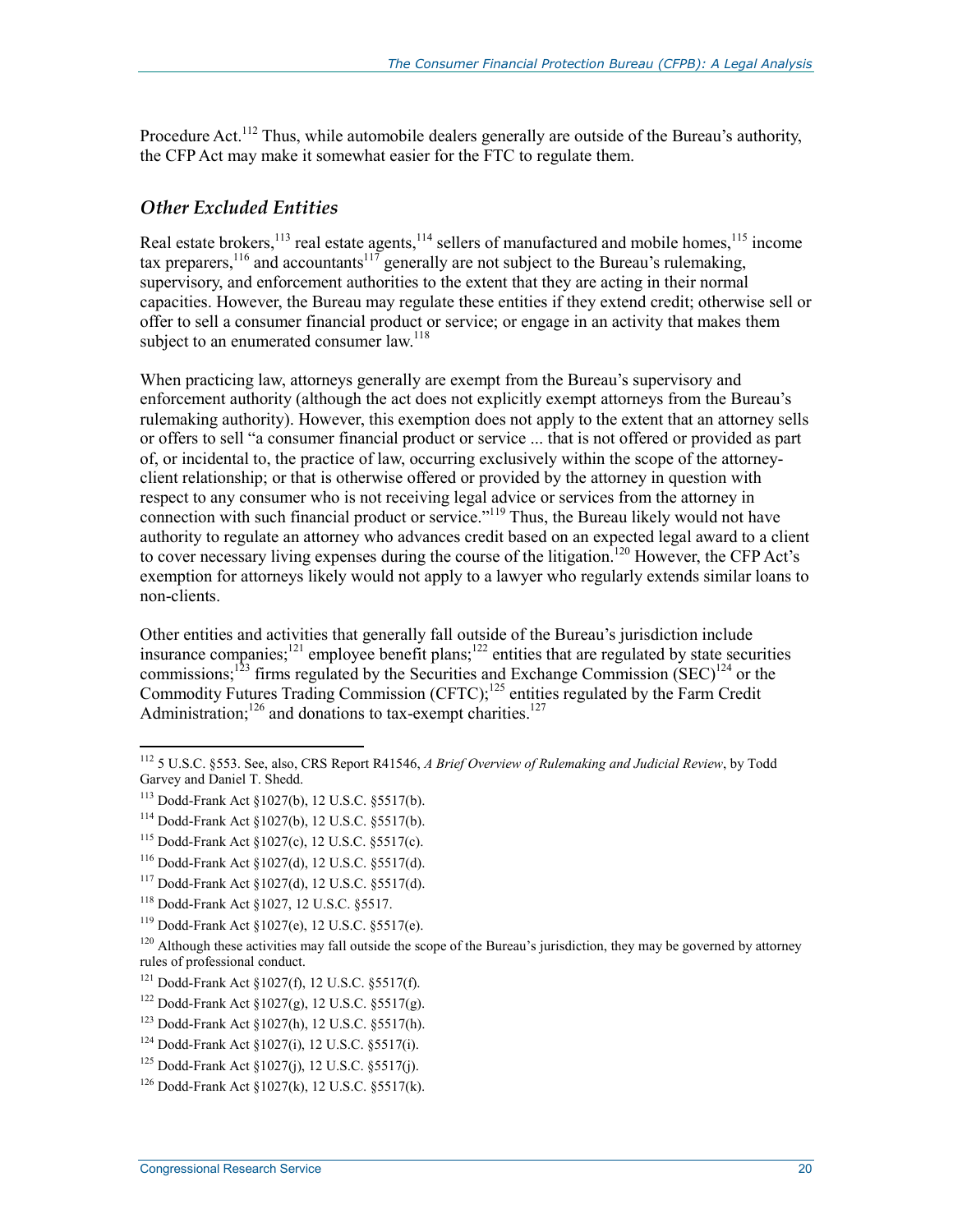### **Newly Established Rulemaking**

The Dodd-Frank Act establishes procedures that the Bureau must follow when proposing and prescribing rules, in addition to the notice of proposed rulemaking and comment period procedures required for informal rulemakings under the Administrative Procedure Act and other generally applicable federal administrative laws.<sup>128</sup> The act also imposes additional procedures for specific types of rulemaking (e.g., when declaring certain acts or practices to be unfair or abusive), which are discussed below.129

#### **General Rulemaking Powers**

The CFP Act authorizes the Bureau to "prescribe rules and issue orders and guidance, as may be necessary or appropriate to enable the Bureau to administer and carry out the purposes and objectives of the Federal consumer financial laws, and to prevent evasions thereof."<sup>130</sup> Before proposing a rule and during the comment period of a proposed rule, the CFPB is required to consult with the "appropriate" financial regulators.<sup>131</sup> The Bureau must address any written objections by the federal prudential regulators when issuing final regulations. Additionally, the CFPB must consider "the potential benefits and costs to consumers and covered persons, including the potential reduction of access by consumers to consumer financial products and services resulting from such rule," as well as the impact the rule would have on smaller depositories and "consumers in rural areas."<sup>132</sup>

The CFP Act also requires the Bureau to take a number of steps to evaluate the impact that proposed regulations may have on small businesses. If the Bureau expects that a proposed rule will have a "significant economic impact on a substantial number of small entities."<sup>133</sup> then it must offer a written analysis that describes, among other things:

(A) any projected increase in the cost of credit for small entities; (B) any significant alternatives to the proposed rule which accomplish the stated objectives of applicable statutes and which minimize any increase in the cost of credit for small entities; and (C) advice and recommendations of representatives of small entities relating to issues described in subparagraphs  $(A)$  and  $(B)$ ....<sup>134</sup>

 $\overline{a}$ 

<sup>(...</sup>continued)

<sup>127</sup> Dodd-Frank Act §1027(*l*), 12 U.S.C. §5517(*l*).

<sup>&</sup>lt;sup>128</sup> 5 U.S.C. §553.

 $129$  For a more detailed comparison of general administrative rulemaking procedures and those that specifically apply to the Bureau, see CRS Report R41380, *The Dodd-Frank Wall Street Reform and Consumer Protection Act: Regulations to be Issued by the Consumer Financial Protection Bureau*, by Curtis W. Copeland.

<sup>130</sup> Dodd-Frank Act §1022(b), 12 U.S.C. §5512(b).

<sup>131</sup> Dodd-Frank Act §1022(b), 12 U.S.C. §5512(b).

<sup>132</sup> Dodd-Frank Act §1022(b), 12 U.S.C. §5512(b).

<sup>&</sup>lt;sup>133</sup> "Small entities" include small businesses, small organizations, and small governmental jurisdictions, as those terms are defined at 5 U.S.C. §601.

<sup>134 5</sup> U.S.C. §603(d), as amended by Dodd-Frank Act §1100G. These requirements would not have to be met if the CFPB issued final regulations without issuing a notice of proposed rulemaking as allowed under certain circumstances pursuant to the Administrative Procedure Act.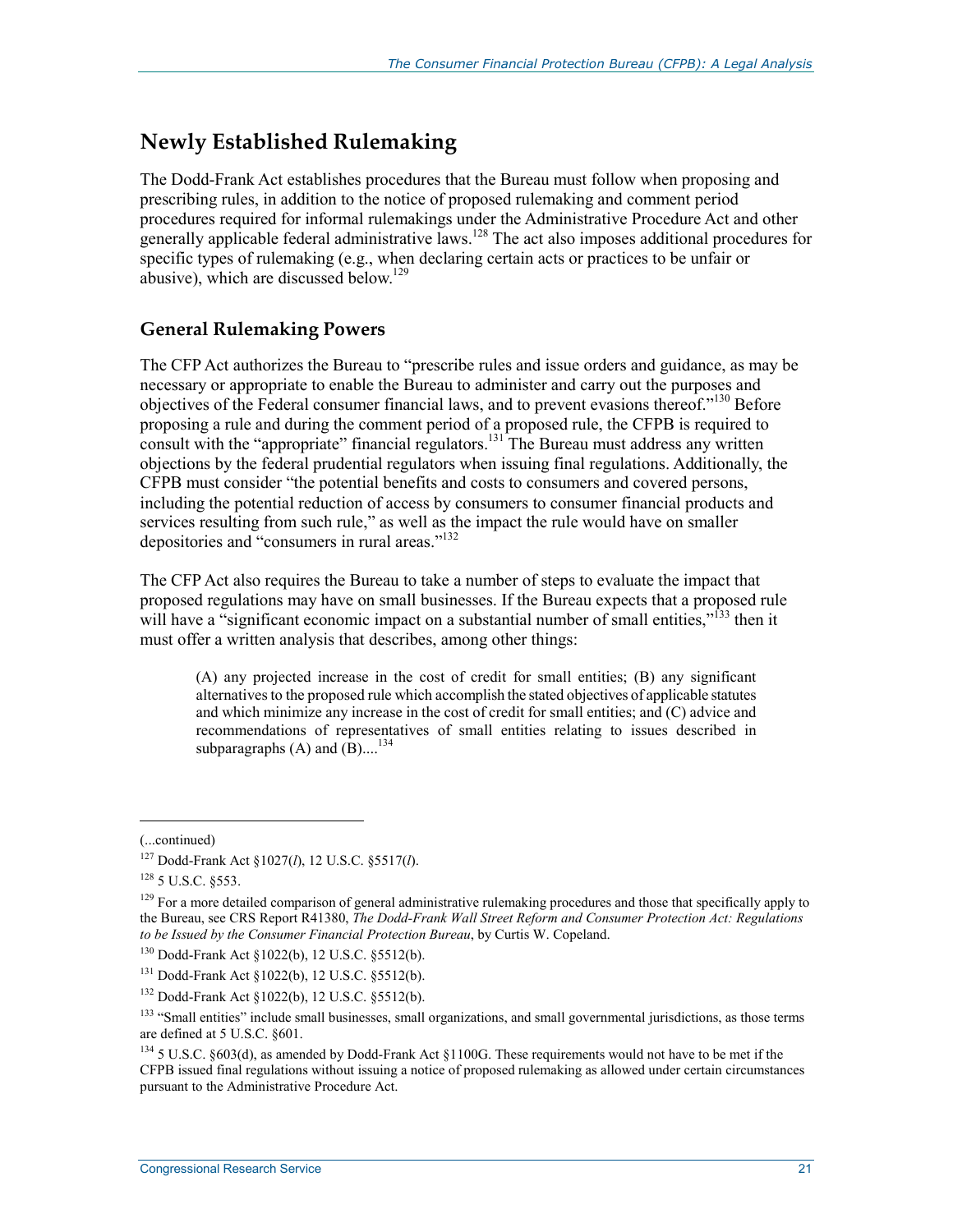The Bureau, at times, also must convene a small business "advocacy review panel" pursuant to the Regulatory Flexibility Act before proposing regulations that likely will have a "significant economic impact on a substantial number of small entities."135 These panels, which are comprised of representatives of the types of small businesses that likely would be affected by the regulations, issue reports describing the potential impact of the proposed rule on small businesses and providing advice and recommendations on, among other things, how to simplify the rule or reduce its compliance costs while still meeting the proposal's objectives.<sup>136</sup>

The Bureau also must solicit public feedback and publish a report assessing the effectiveness of any "significant rule or order" it has issued within five years of the rule becoming effective.<sup>137</sup> The act does not specify what is to be considered "significant," presumably leaving these determinations to the Bureau.

The CFP Act also transfers to the CFPB rulemaking authority under the enumerated consumer laws.<sup>138</sup> In some instances, the Bureau will share rulemaking powers under the enumerated consumer laws with other financial regulators. For example, the CFPB has primary rulemaking authority under the Electronic Funds Transfer Act, but the FRB has exclusive authority to prescribe regulations to implement the debit interchange fee restrictions of Section 920 of that act, which is commonly referred to as the "Durbin Amendment."139

As a check on the Bureau's rulemaking powers, the Financial Stability Oversight Council (FSOC)—which is established under Title I of the Dodd-Frank Act and mainly composed of the federal financial regulators, including the Director of the Bureau<sup>140</sup>—has the ability to set aside or stay a regulation prescribed by the Bureau if the regulation "would put the safety and soundness of the United States banking system or the stability of the financial system of the United States at risk."141 No other federal financial regulator is subject to a similar executive agency "veto" power, so there are no real analogs to look to for guidance on how frequently this power could be used. Because the FSOC is comprised of the heads of financial regulators with whom the CFPB generally must consult when crafting regulations, the Bureau likely will be aware of concerns of FSOC members about a proposed rule and likely will have the opportunity to allay those concerns before a rule is finalized, which may reduce the probability of the FSOC exercising this authority.

<sup>&</sup>lt;sup>135</sup> 5 U.S.C. §609(d), as amended by Dodd-Frank Act §1100G. For a more detailed description of the Bureau's obligations under the Regulatory Flexibility Act, see CRS Report R41380, *The Dodd-Frank Wall Street Reform and Consumer Protection Act: Regulations to be Issued by the Consumer Financial Protection Bureau*, by Curtis W. Copeland and Fact *Sheet: Small Business Review Panel Process*, Consumer Fin. Prot. Bureau, available at http://files.consumerfinance.gov/f/201205 CFPB public factsheet-small-business-review-panel-process.pdf. 136 5 U.S.C. §609(d).

<sup>137</sup> Dodd-Frank Act §1022(d), 12 U.S.C. §5512(d).

<sup>138</sup> Dodd-Frank Act Title X, Subtitle H, 12 U.S.C. §§5581, *et seq*.

 $139$  15 U.S.C. §1693b, as amended by Dodd-Frank Act §1084(3).

<sup>&</sup>lt;sup>140</sup> The Director also will serve as an ex-officio member of the FDIC board. 12 U.S.C. §1812(f)(2), as amended by Dodd-Frank Act §336.

<sup>141</sup> Dodd-Frank Act §1023(a), 12 U.S.C. §5513(a).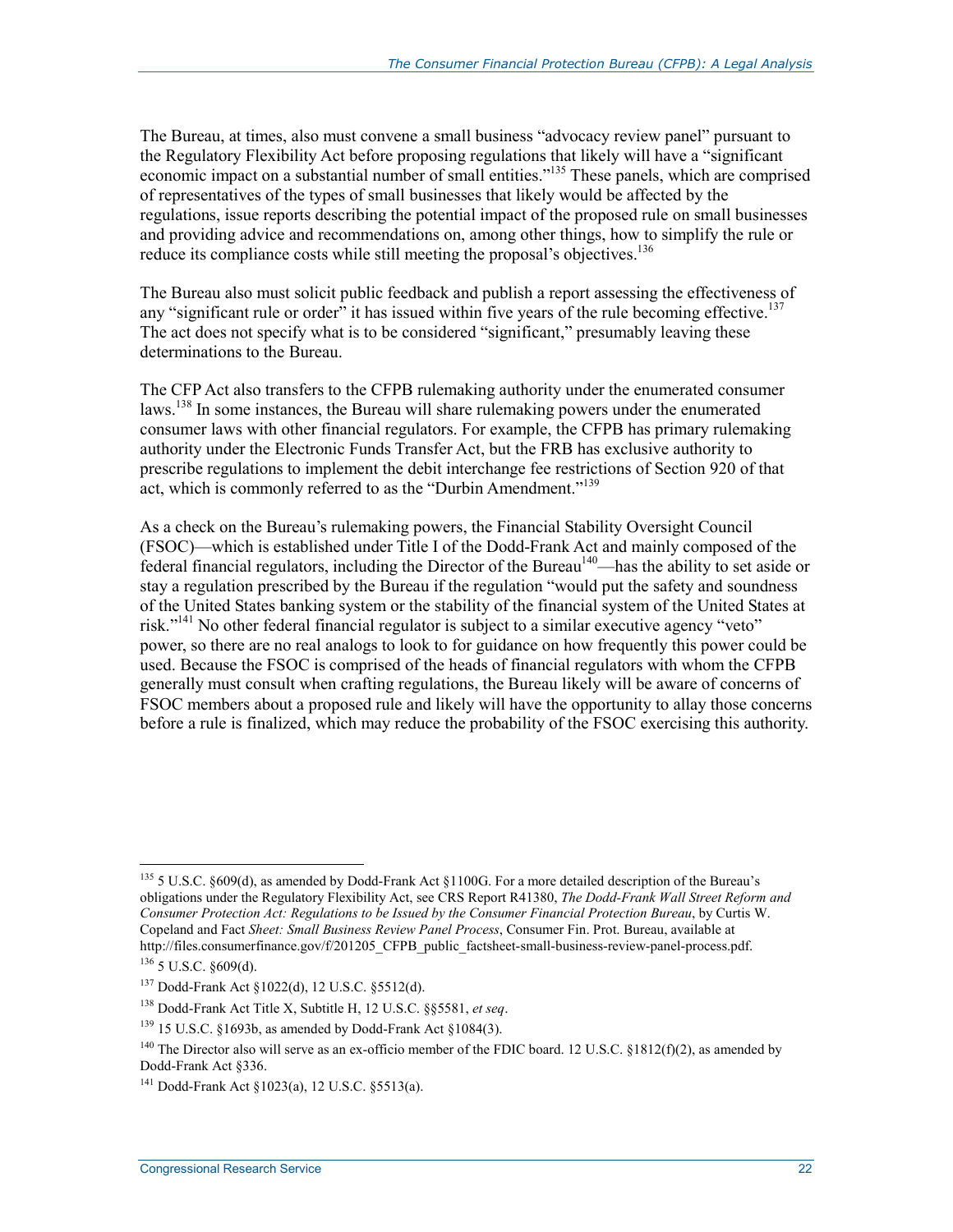#### **Specific Rulemaking Powers**

#### *Unfair, Deceptive, or Abusive Acts or Practices*

The Bureau has authority to prescribe rules declaring certain acts or practices pertaining to be unlawful because they are unfair, deceptive, or abusive. This is a broad mandate that leaves the Bureau with a great deal of discretion to determine how to wield this power, in part, because of the inherent difficulty of objectively defining the terms "unfair," "deceptive," and "abusive." However, the Bureau's unfair, deceptive, and abusive rulemaking authority is very similar to the FTC's mandate under the FTC Act.<sup>142</sup> For example, the statutory language defining "unfairness" under the CFP Act is virtually identical to the FTC Act's standard of unfairness.<sup>143</sup> Thus, while it is not statutorily required to do so, the Bureau might look to the FTC's long-standing interpretation of the FTC Act when prescribing regulations under this new authority, to the extent that doing so also comports with the CFP Act.<sup>144</sup>

Although these two mandates are similar in many ways, there are some important distinctions between them. One is their scope. The Bureau's unfair, deceptive, and abusive authority is limited to consumer financial products and services and to those entities that fall under the Bureau's general regulatory jurisdiction. The FTC's authority applies to a broader universe of "acts or practices in or affecting commerce," as that phrase is defined in 15 U.S.C. Section 45.

A second important distinction is the procedural requirements that must be met before rules can be prescribed. When prescribing rules under Section 1023 of the Dodd-Frank Act, the Bureau must consult with the other federal financial regulators, as appropriate, and otherwise follow the general rulemaking procedures, as described above. The FTC, on the other hand, generally must follow the much more onerous, time consuming, and costly procedures of 15 U.S.C. Section 57a, commonly referred to as "Magnuson-Moss rulemaking" after the law that established them.<sup>145</sup>

<sup>142 15</sup> U.S.C. §§41, *et seq*.

<sup>143</sup> *Compare* Dodd-Frank Act §1031, 12 U.S.C. §5531(the Bureau may not declare an act or practice unfair unless it has "a reasonable basis to conclude that the act or practice causes or is likely to cause substantial injury to consumers, which is not reasonably avoidable by consumers; and such substantial injury is not outweighed by countervailing benefits to consumers or competition.") *with* 15 U.S.C. §45(n) ("The [Federal Trade] Commission shall have no authority under this section or section 57a of this title to declare unlawful an act or practice on the grounds that such act or practice is unfair unless the act or practice causes or is likely to cause substantial injury to consumers which is not reasonably avoidable by consumers themselves and not outweighed by countervailing benefits to consumers or to competition.").

<sup>144</sup> See, e.g., CFPB Bulletin 2013-07, *Prohibition of Unfair, Deceptive, or Abusive Acts or Practices in the Collection of Consumer Debts*, at 1, n.1, July 10, 2013, available at http://files.consumerfinance.gov/f/

<sup>201307</sup> cfpb bulletin unfair-deceptive-abusive-practices.pdf ("The principles of 'unfair' and 'deceptive' practices in the [CFP] Act are informed by the standards for the same terms under Section 5 of the Federal Trade Commission Act. ... To the extent that this Bulletin cites FTC guidance or authority, such references reflect the views of the FTC, and are not binding upon the bureau in interpreting the Dodd-Frank Act's prohibition on UDAAPs."). See also FTC Policy Statement on Unfairness, Dec. 17, 1980, available at http://www.ftc.gov/ftc-policy-statement-on-unfairness, and FTC Policy Statement on Deception, Oct. 14, 1983, available at http://www.ftc.gov/ftc-policy-statement-on-deception.

<sup>145</sup> Magnuson-Moss Warranty—Federal Trade Commission Improvement Act, P.L. 93-637, 15 U.S.C. §57a. See, Federal Trade Commission Operating Manual ch. 7.3, available at http://www.ftc.gov/about-ftc/foia/foia-resources/ftcadministrative-staff-manuals. Required steps include "an investigation oriented towards rulemaking"; a staff report that "provide[s] sufficient reason for the Commission to conclude that corrective actions is warranted and that rulemaking is the enforcement method of choice"; an advance notice of proposed rulemaking (ANPR) published in the *Federal Register*, making the information collected as part of the investigation available for public review; and publishing a final staff report. See, also, CRS Report R41546, *A Brief Overview of Rulemaking and Judicial Review*, by Todd (continued...)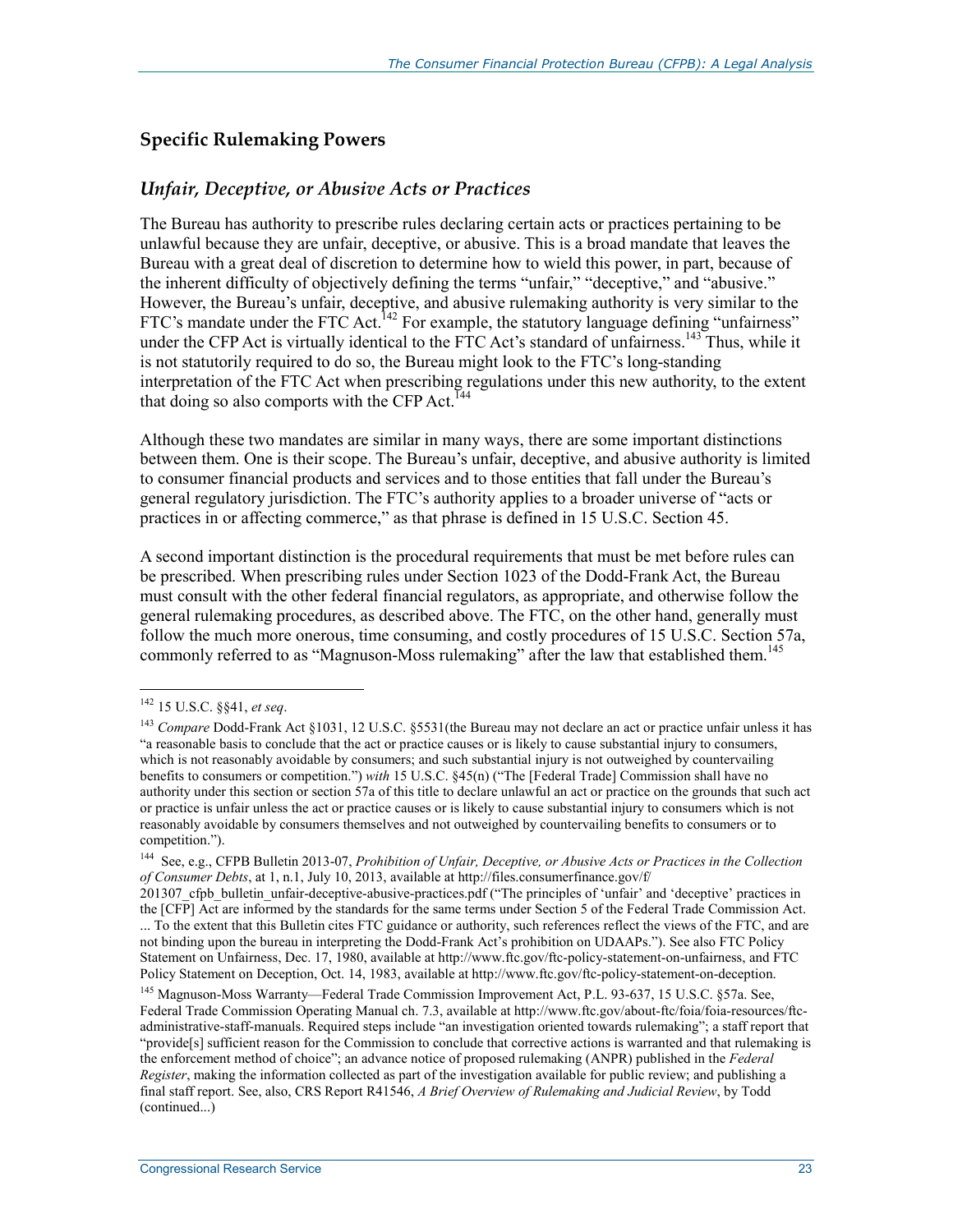Another distinction is the statutory use of the term "abusive." The FTC Act does not explicitly bar "abusive" acts or practices. As a result, the FTC has not provided long-standing guidance and commentary on the term's meaning from which the Bureau could draw.<sup>146</sup> The CFP Act does provide the Bureau statutory guidance on the term's meaning, although this statutory language is somewhat malleable. Under the CFP Act, an abusive act or practice may only be deemed unlawful by regulation if it:

materially interferes with the ability of a consumer to understand a term or condition of a consumer financial product or service; or takes unreasonable advantage of (a) a lack of understanding on the part of the consumer ...; (b) the inability of the consumer to protect the interests of the consumer in selecting or using a consumer financial product or service; or (c) the reasonable reliance by the consumer on a covered person to act in the interests of the consumer.<sup>147</sup>

While the terms "materially interferes," "unreasonable advantage," and "reasonable reliance" could provide the Bureau the flexibility to regulate emerging business practices for the benefit of consumers, at the same time, the regulated community may have to cope with the inherent uncertainty that results from this flexibility.

#### *Disclosure Requirements*

The Bureau has the authority to prescribe rules imposing disclosure requirements to help consumers understand the terms, benefits, costs, and risks of financial products and services. When prescribing these rules, the CFPB must follow the general rulemaking procedures described above and also must "consider the available evidence about consumer awareness, understanding of, and responses to disclosures or communications about the risks, costs, and benefits of consumer financial products or services."<sup>148</sup>

<sup>(...</sup>continued)

Garvey and Daniel T. Shedd. As is discussed above, the FTC does not have to comply with the Magnusson-Moss rulemaking procedures to issue unfair or deceptive trade practice regulations against automobile dealers. Dodd-Frank Act §1029, 12 U.S.C. §5519. Although previous iterations of what would ultimately become the CFP Act modified the FTC's rulemaking procedures for declaring unfair or deceptive trade practices under Section 5 of the FTC Act, those changes were not included in the Dodd-Frank Act, as enacted.

<sup>&</sup>lt;sup>146</sup> Other federal consumer protection laws under which the FTC historically has held rulemaking and enforcement authority do prohibit "abusive" practices. For example, Section 806 of the Fair Debt Collection Practices Act (15 U.S.C. §§1692, *et seq*.) prohibits debt collectors from engaging in conduct, "the natural consequence of which is to harass, oppress, or *abuse* any person in connection with the collection of a debt." 15 U.S.C. §1692d (emphasis added). The Telemarketing and Consumer Fraud and Abuse Prevention Act (15 U.S.C. §§6101 *et seq*.) also provides the FTC the authority to "prescribe rules prohibiting deceptive telemarketing acts or practices and other *abusive* telemarketing acts or practices." 15 U.S.C. 6102(a) (emphasis added). As a result, the FTC does have experience interpreting the terms "abuse" and "abusive" in contexts outside of the FTC Act, and this experience might be informative to the CFPB. See, e.g., FTC Staff Commentary on the Fair Debt Collection Practices Act, 53 Fed. Reg. 50,097 (Dec. 13, 1988); 16 C.F.R. §310.4.

<sup>147</sup> Dodd-Frank Act §1031, 12 U.S.C. §5531. See also CFPB Bulletin 2013-07, *Prohibition of Unfair, Deceptive, or Abusive Acts or Practices in the Collection of Consumer Debts*, at 1, n.1, July 10, 2013, available at http://files.consumerfinance.gov/f/201307 cfpb bulletin unfair-deceptive-abusive-practices.pdf.

<sup>148</sup> Dodd-Frank Act §1032, 12 U.S.C. §5532.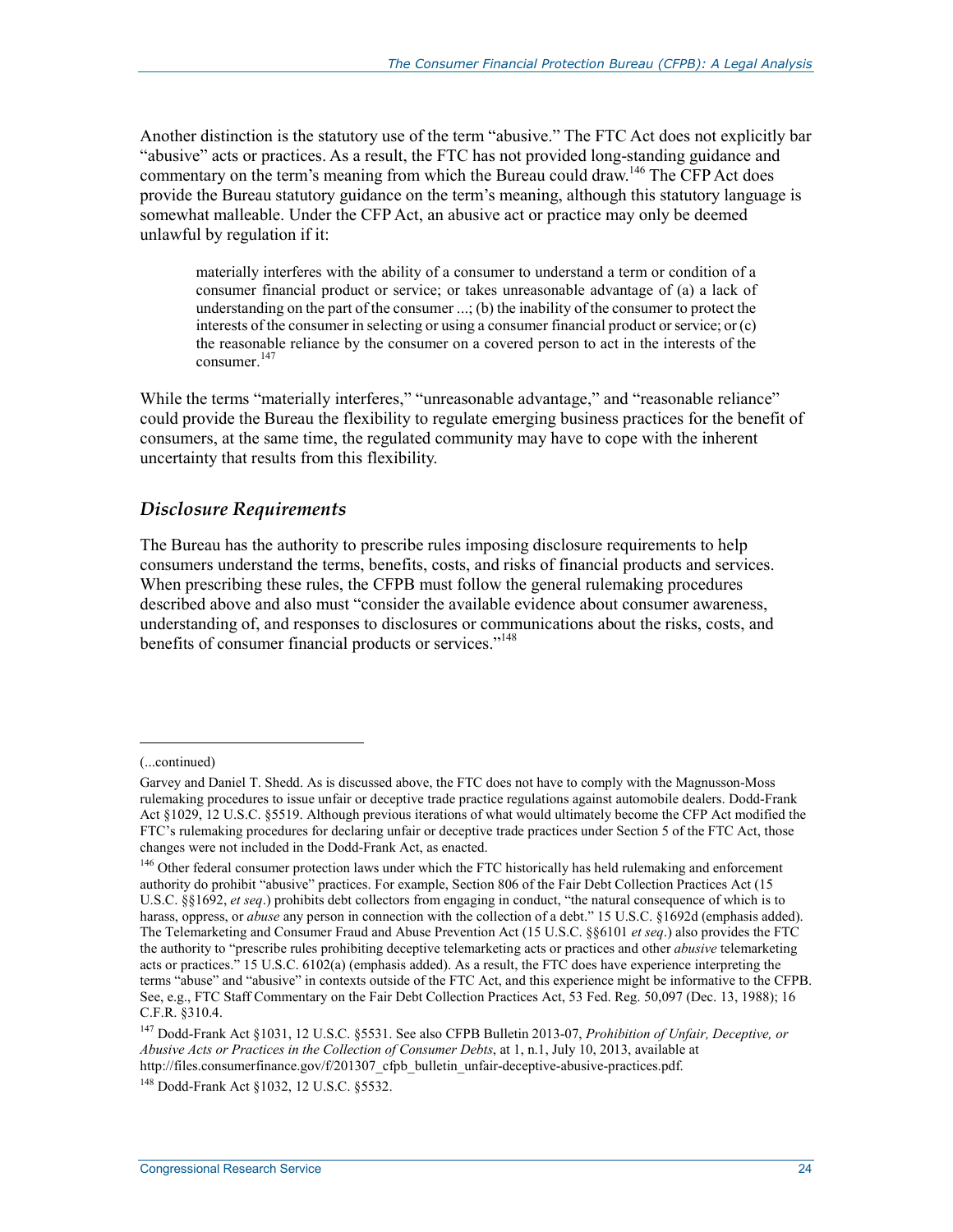#### *Rulemakings Initiated by the States*

If a majority of states adopt a resolution requesting a new consumer protection regulation under the CFPB's jurisdiction or a change in an existing rule, the Bureau must issue a notice of proposed rulemaking on the subject. Before finalizing such a rule, the Bureau must assess whether or not the final rule will (1) increase consumer protection; (2) create more benefits than costs for consumers; (3) unfairly discriminate against a group of consumers; and (4) "likely [] present an unacceptable safety and soundness risk to insured depository institutions," if such a concern is raised by a prudential regulator. If the Bureau decides not to finalize such a rule, it must publish an explanation of the decision in the Federal Register.<sup>149</sup>

### **Rulemaking Under the Enumerated Consumer Laws**

As previously mentioned, the CFPB acquired authority to prescribe regulations pursuant to 19 federal consumer protection laws that largely predate the Dodd-Frank Act. Individually, these enumerated consumer laws target discrete activities.<sup>150</sup> Taken as a whole, they govern a broad and diverse set of consumer activities and services including debt collection practices, debit card transfers, overdraft services, consumer leases, mortgage lending, credit card lending, mortgage appraisals, real estate settlement practices, and credit reporting. As a result, the transfer of rulemaking authority under these laws represents a major source of the Bureau's regulatory powers.

The CFPB has not acquired rulemaking authority over all existing federal consumer financial protection laws. For example, the FTC retains its primary rulemaking authority under the FTC Act;<sup>151</sup> the banking regulators continue to hold rulemaking authority pursuant to the Community Reinvestment Act;<sup>152</sup> and HUD maintains its rulemaking authority under the Fair Housing Act.<sup>153</sup>

<sup>149</sup> Dodd-Frank Act §1041(c), 12 U.S.C. §5551(c).

<sup>150</sup> The enumerated consumer laws are: the Alternative Mortgage Transaction Parity Act, 12 U.S.C. §§3801, *et seq.*; the Consumer Leasing Act of 197615 U.S.C. §§1667, *et seq.*; the Electronic Funds Transfer Act, 15 U.S.C. §§1693, *et seq*., except with respect to section 920; the Equal Credit Opportunity Act, 15 U.S.C. §§1691, *et seq*.; the Fair Credit Billing Act, 15 U.S.C. §§1666, *et seq*.; the Fair Credit Reporting Act, 15 U.S.C. §§1681, *et seq*., except with respect to sections 1681m(e) and 1681w; the Homeowners Protection Act of 1998, 12 U.S.C. §§4901, *et seq.*; the Fair Debt Collection Practices Act, 15 U.S.C. §§1692, *et seq.*; subsections (b) through (f) of section 43 of the Federal Deposit Insurance Act, 12 U.S.C. §§ 1831t(c)-(f); sections 502 through 509 of the Gramm-Leach-Bliley Act, 15 U.S.C. §§6802-6809, except for section 6805 as it applies to section 6801(b); the Home Mortgage Disclosure Act of 1975, 12 U.S.C. §§2801, *et seq*.; the Home Ownership and Equity Protection Act of 1994, 15 U.S.C. §1639; the Real Estate Settlement Procedures Act of 1974, 12 U.S.C. §§2601, *et seq*.; the S.A.F.E. Mortgage Licensing Act of 2008, 12 U.S.C. §§5101, *et seq*.; the Truth in Lending Act (TILA), 15 U.S.C. §§1601, *et seq*.; the Truth in Savings Act, 12 U.S.C. §§4301, *et seq.*; section 626 of the Omnibus Appropriations Act, 2009, P.L. 111-8 §626; the Interstate Land Sales Full Disclosure Act, 15 U.S.C. §§1701, *et seq*.; and many provisions of the Mortgage Reform and Anti-Predatory Lending Act, Dodd-Frank Act Title XIV, Subtitles A, B, C, and E, and §§1471, 1472, 1475, and 1476.

<sup>151 15</sup> U.S.C. §§41, *et seq*.

<sup>152 12</sup> U.S.C. §§2901, *et seq*.

<sup>153 42</sup> U.S.C. §§3601, *et seq*.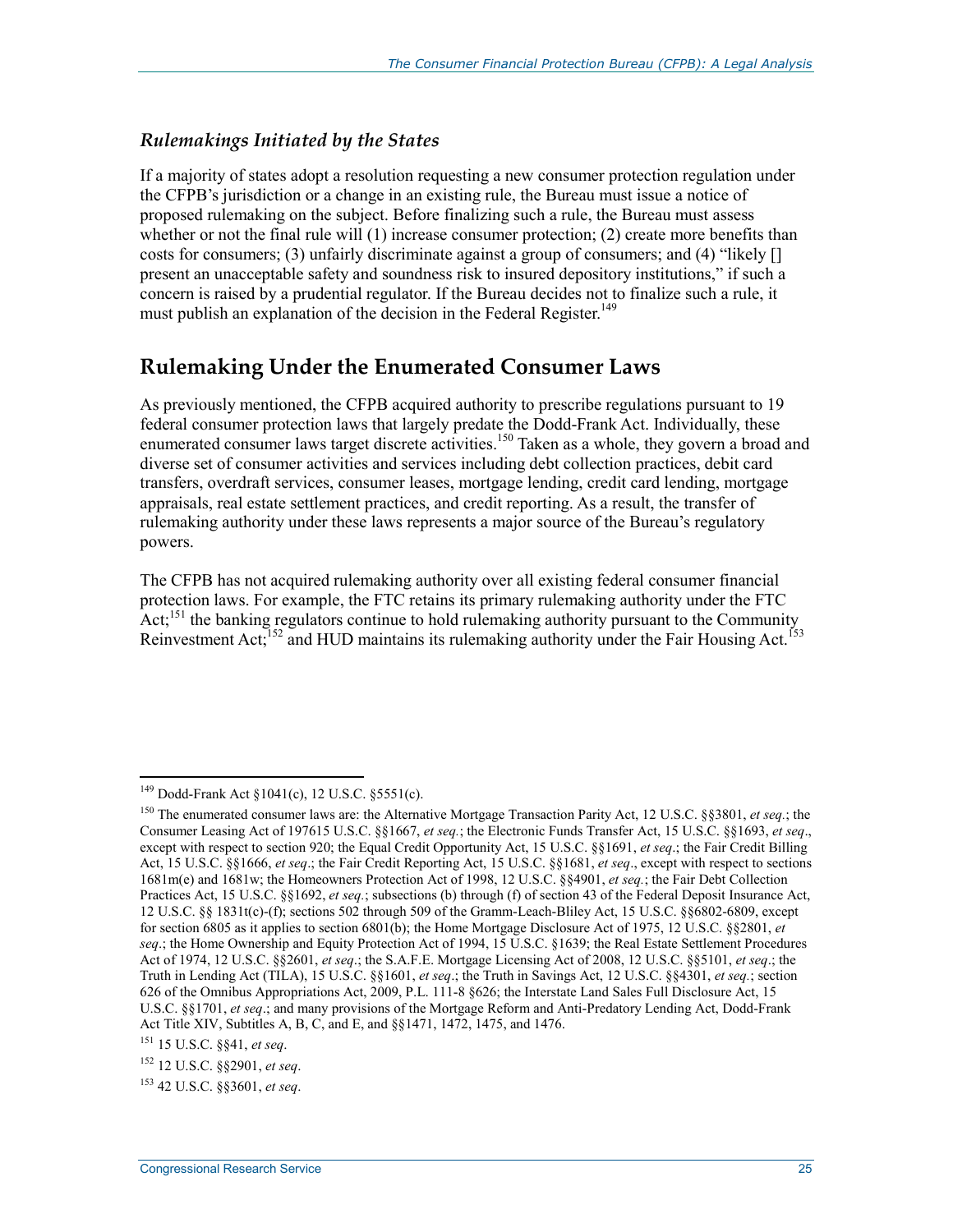## **Funding**

The Bureau's funding does not primarily derive from appropriations, like that of most executive agencies, or assessments on institutions within its regulatory jurisdiction, as is typical of federal banking regulators. Instead, the Bureau primarily is funded by a transfer of non-appropriated funds from the Federal Reserve System's combined earnings, in an amount "determined by the Director to be reasonably necessary to carry out the authorities of the Bureau," subject to specified caps.<sup>154</sup> The cap was 10% of the total operating expenses of the FRS for FY2011, 11% for FY2012, and will be 12% going forward. The caps are based on the operating expenses as reported in the FRS's annual report for 2009 and are to be adjusted for inflation.<sup>155</sup> The FRS's operating expenses for FY2009 totaled \$4.98 billion, 12% of which is approximately \$598 million.<sup>156</sup> The Bureau's estimated budget is \$541 million for FY2013 and is \$497 million for FY2014.157

In addition to the transfer of funds from the FRS, the act authorizes appropriations if the Director "determine[s] that sums available to the Bureau [as specified by the caps] under this section will not be sufficient to carry out the authorities of the Bureau under Federal consumer financial law for the upcoming year." Upon the Bureau's making such a finding and submitting a report to both the House and Senate Committees on Appropriations, the CFP Act provides authorization for an appropriation of \$200 million per year for FY2010-FY2014.158 To date, the CFPB has not requested appropriated funds nor have any funds been appropriated to the Bureau.

The act also establishes a Consumer Financial Civil Penalty Fund for civil penalties secured by the Bureau for violations of consumer financial protection laws. The Bureau is authorized to use the funds to pay victims of such violations, as well as for financial literacy and consumer education programs.<sup>159</sup>

The statutory caps on the funds that may be transferred to the CFPB give the Bureau less flexibility than the OCC, FDIC, and other banking regulators that are able to increase assessments on the institutions within their jurisdiction to raise revenue, as needed to carry out their responsibilities.<sup>160</sup> On the other hand, because it does not rely on appropriations for funding, the Bureau enjoys some degree of insulation from the uncertainties inherent to the congressional appropriations process. Congress does have many other ways of exerting influence over and conducting oversight of the Bureau's budget outside of the typical appropriations process. The

<u>.</u>

<sup>154</sup> Dodd-Frank Act §1017, 12 U.S.C. §5497. See, also, *Financial Report of the Consumer Financial Protection Bureau Fiscal Year 2011*, at 22, available at http://files.consumerfinance.gov/f/reports/CFPB\_Financial\_Report\_FY\_2011.pdf. For materials on the CFPB's budget, funding, audits, and related financial information, see http://www.consumerfinance.gov/budget/.

<sup>155</sup> Dodd-Frank Act §1017, 12 U.S.C. §5497.

<sup>&</sup>lt;sup>156</sup> Federal Reserve System's 96<sup>th</sup> Annual Report, 2009, available at http://www.federalreserve.gov/boarddocs/ rptcongress/annual09/pdf/ar09.pdf.

<sup>157</sup> *The CFPB Strategic Plan, Budget, and Performance Plan and Report*, at 10, Apr. 2013, available at http://files.consumerfinance.gov/f/strategic-plan-budget-and-performance-plan-and-report.pdf. Additional information about the CFPB's budget and financing is available at http://www.consumerfinance.gov/budget/.

<sup>158</sup> Dodd-Frank Act §1017(e), 12 U.S.C. §5497(e).

<sup>&</sup>lt;sup>159</sup> Dodd-Frank Act §1017(b), 12 U.S.C. §5497(b). More information about the Consumer Financial Civil Penalty Fund is available at http://www.consumerfinance.gov/budget/civil-penalty-fund/.

<sup>160</sup> See, e.g., 12 U.S.C. §§482, 1817(b).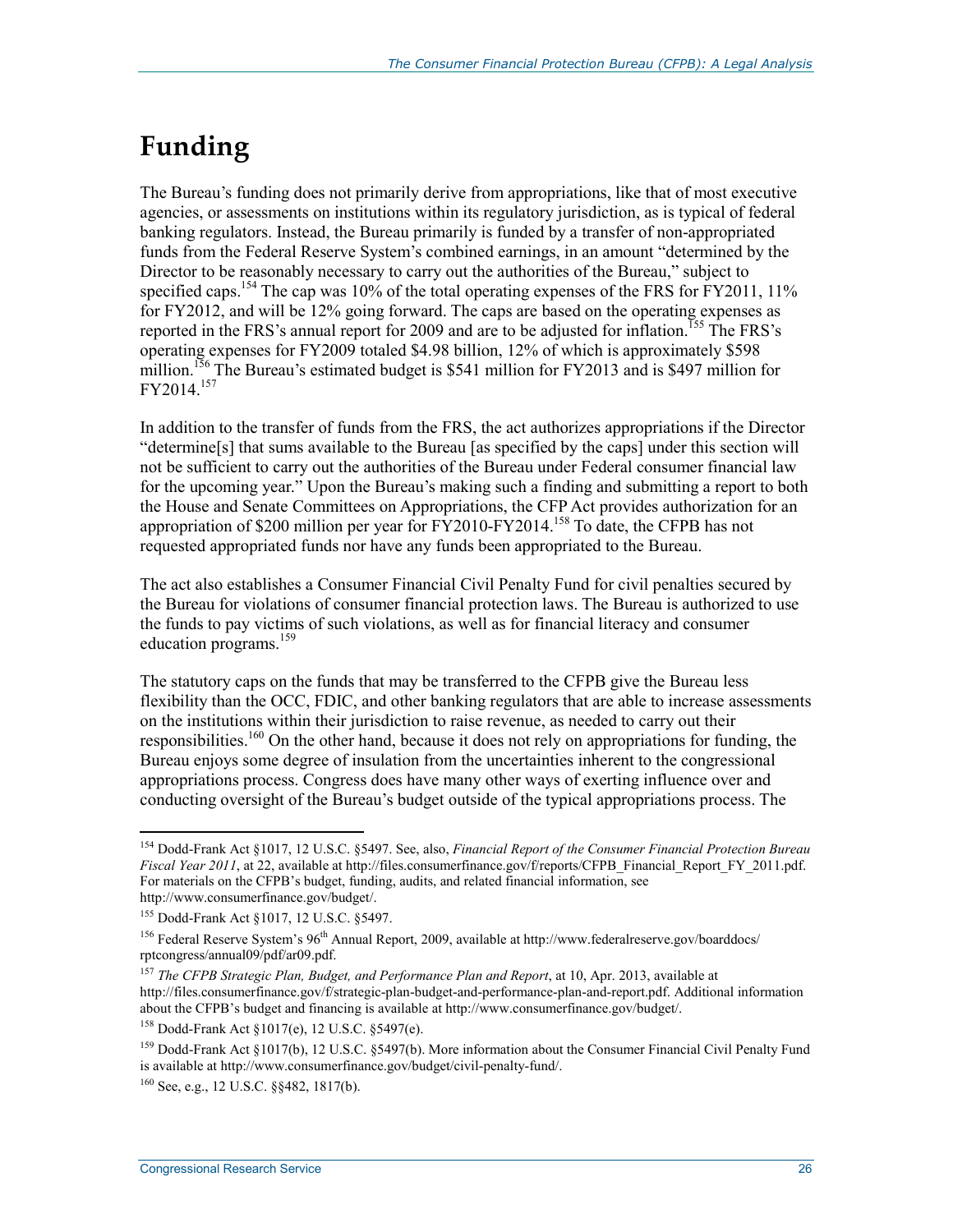CFP Act, for example, requires the Bureau to submit semi-annual reports to Congress that provide, among other things, a justification of its budget requests. A minimum of twice each year, the Bureau Director must appear before the Senate Committee on Banking, Housing, and Urban Affairs; the House Committee on Financial Services; and the House Committee on Energy and Commerce.<sup>161</sup> The Bureau also must submit certain financial information for Office of Management and Budget review and is subject to regular audits by the Comptroller General.<sup>162</sup> Of course, Congress could pass legislation that subjects the Bureau's budget to additional congressional scrutiny, including the appropriations process.<sup>163</sup>

## **Conclusion**

The CFP Act substantially, though not completely, consolidates in the CFPB federal consumer protection powers that previously were held by seven other regulators. It has the authority to write rules to implement a broad array of federal consumer financial protection laws, as well as most consumer compliance supervisory and enforcement powers over larger depositories. However, the CFPB did not acquire from the banking regulators the primary supervisory and enforcement powers over smaller depositories.

The Bureau also wields new federal consumer financial protection powers to regulate nondepository financial institutions, which previously were largely unregulated at the federal level. However, the CFP Act wholly exempts certain nondepository financial institutions from the Bureau's regulatory reach and curtails the CPFB's authority to regulate others.

Although the powers that the CFPB has at its disposal are largely the same or analogous to those that other federal regulators have held for decades, there is a great deal of uncertainty in how the new agency will exercise these broad and flexible authorities, especially in light of its almost exclusive focus on consumer protection and the novel expansion of federal oversight to nondepository financial institutions. This uncertainty has some anxious that the Bureau, in the name of protecting consumers, may excessively restrict consumer credit and unduly increase regulatory costs.164 As the Bureau continues to exercise its authorities, policy makers will have a performance record on which to evaluate how the CFP Act is working and whether amendments might improve consumer protections, increase access to credit markets, reduce the costs of consumer financial products and services, or reduce compliance costs.

<sup>&</sup>lt;sup>161</sup> Dodd-Frank Act §1016, 12 U.S.C. §5496.

<sup>162</sup> Dodd-Frank Act §1017(a), 12 U.S.C. §5497(a); P.L. 112-10 §1573(c), 12 U.S.C. §5496a.

<sup>&</sup>lt;sup>163</sup> H.R. 3519, the Bureau of Consumer Financial Protection Accountability and Transparency Act of 2013, for example, would require the CFPB to be funded through appropriations.

<sup>164</sup> See, e.g., *McConnell, 42 Senators Demand Accountability and Transparency at the Consumer Financial Protection Bureau*, Republican Leader Mitch McConnell, Press Release, Feb. 1, 2013, available at

http://www.mcconnell.senate.gov/public/index.cfm?p=PressReleases&ContentRecord\_id=c3127ed5-4e30-4d82-a835- 0f3e1a8d1465&ContentType\_id=c19bc7a5-2bb9-4a73-b2ab-3c1b5191a72b&Group\_id=0fd6ddca-6a05-4b26-8710a0b7b59a8f1f.